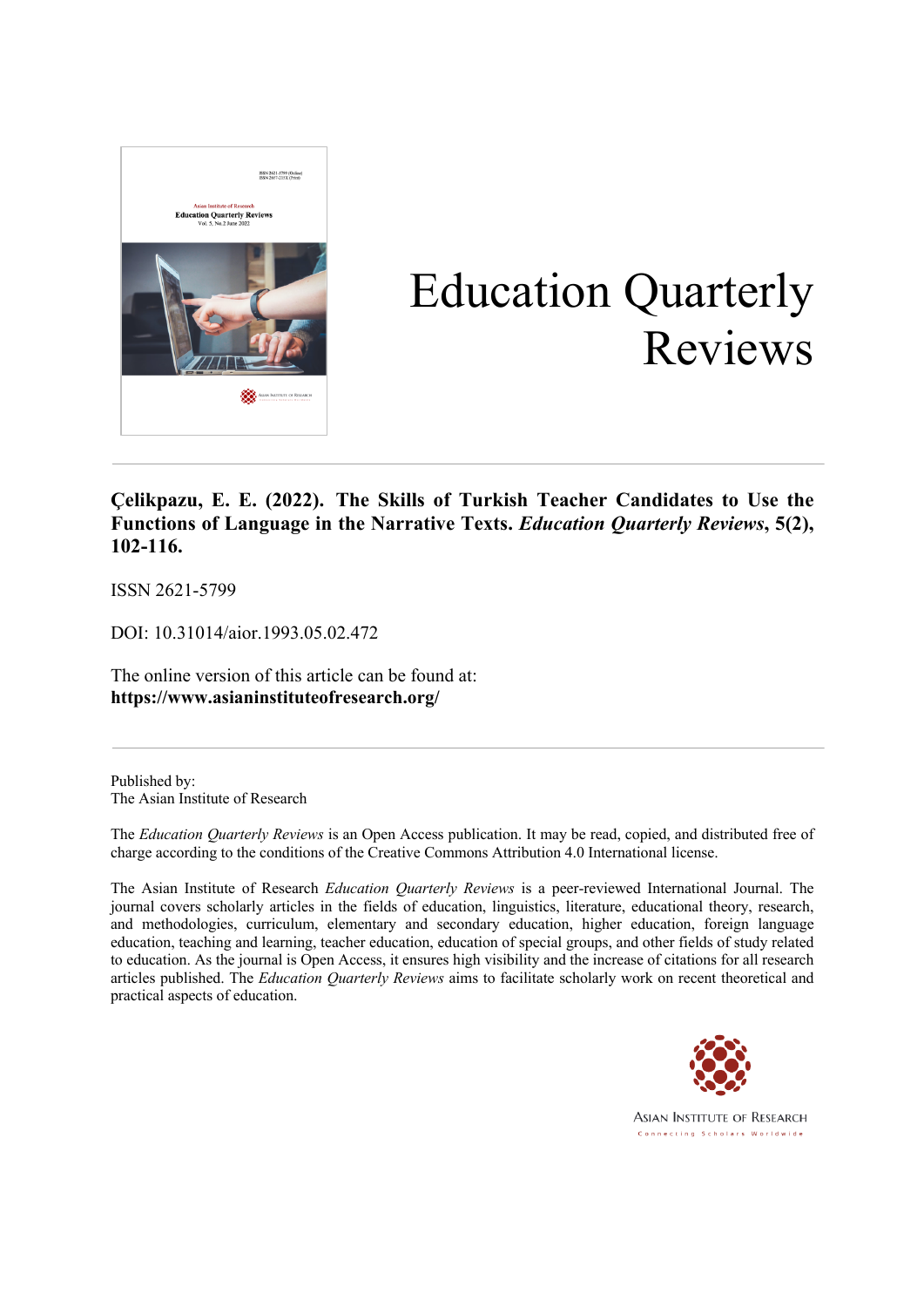

# The Skills of Turkish Teacher Candidates to Use the Functions of Language in the Narrative Texts

Esra Ekinci Çelikpazu<sup>1</sup>

<sup>1</sup> Faculty of Education, Department of Turkish and Social Sciences, Recep Tayyip Erdoğan University, Rize, Turkey

Correspondence: Esra Ekinci Çelikpazu, Faculty of Education, Department of Turkish and Social Sciences, Recep Tayyip Erdoğan University, Rize, Turkey. E-mail: esra.ekinci@erdogan.edu.tr

# **Abstract**

Communication is an important part of our life. The realization of the communication and the achievement of its purpose is possible by understanding the function of the linguistic units used by the speaker or the text producer. In this case, the communication functions of the language, which is an important part of communication, must be known/recognised. Linguists, sociologists, and psychologists have taken different approaches to classify the functions of language. One of these approaches is the classification made by Roman Jakobson from the Prague linguistics school. Jakobson considers exchanging information between addresser and addressee as an essential element in communication. He also states that language has six functions: expressiveness, referent, call, relationship, metalanguage function and artistic function. In this research, the narrative texts of Turkish teacher candidates were examined in terms of the functions of the language by using Jakobson's approach. The model of the research is case study as it covers both the collection of field-based data, and the process is related to evaluations. Data were collected through documents during the process. The documents of the research are the narrative texts prepared by the 2nd year Turkish Language Teaching students studying at a state university within the scope of the linguistics course. The results of the study showed that there is a significant difference between the pre-service teachers' use of language functions in the narrative texts they wrote before learning Roman Jakobson's classification of language functions and the narrative texts they wrote after learning.

**Keywords:** Turkish Education, Functions of Language, Teacher Candidates

# **1. Introduction**

# *1.1 Introduce the Problem*

Communication constitutes vital part of our life. It is an undeniable fact that the role of language in the communication process, which carries the real world into the borders of the fictional world, by means of signs that are a part of its magical system.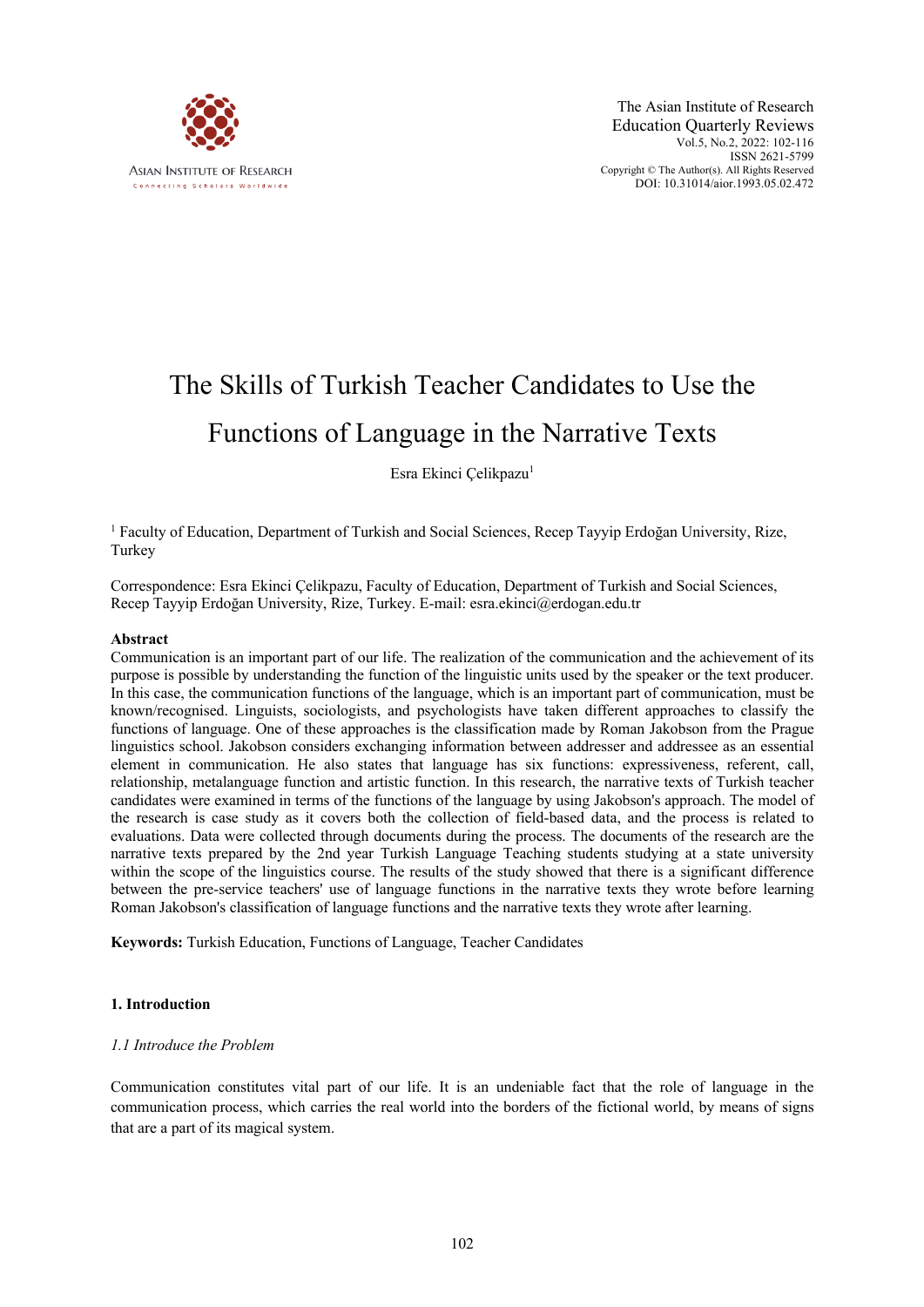Communication is to influence the people we live with through certain signs, for a certain purpose; while trying to make this impact, it is to ensure that the other party can realize a reason worth being influenced. Therefore, the basis of communication is the sense of activating the receiver by influencing it. This purpose can only be achieved with a properly selected and formatted function.

The realization of the communication and the achievement of its purpose is possible by understanding the function of the linguistic units used by the speaker or the text producer. Communication is to influence the people we live with, through certain signs, for a certain purpose; while trying to make this impact, it is to ensure that the other party can realize a reason worth being influenced. (Keller, 1994'ten akt. Yücel, 2009: 515) Therefore, the basis of communication is the feeling of activating by influencing the receiver. This purpose can only be achieved with a properly selected and formatted function. The realization of the communication and the achievement of its purpose is possible by understanding the function of the linguistic units used by the speaker or the text producer. In this case, the communication functions of the language, which is an important part of communication, must be known/recognised.

Although it is thought that the most important function of language is to communicate between people and / or societies, the main function of language before communication is "to establish a relationship between human and object and transfer the real world to the fictional world". (Börekçi, 2009) People feel the need to produce and concretize messages only as they begin to make sense of the real world/world of objects/environment and establish relationships. This need is also the basis of the use of language, which can be described as the act of being conscious of its existence and conveying this consciousness to others. Language use is the result of the process of recognizing, recognizing, establishing relationships, forming thoughts, and sharing one's thoughts, and is a part of linguistic communication. In other words, the use of language is an indicator of the attitude that a person takes in the face of the reality of which one is a part and / or not. The correct analysis of linguistic production in terms of the functions of communication is the first step to be understood correctly.

Determining the communication functions of language is closely related to Saussure's (2001) language/word opposition. The basis of the word is language. This feature can be explained by its principle of being social and transforming into words with individual use. "Language is a social phenomenon and is based on the need for communication. The most important component of language ability is that human beings can represent beings and objects with signs (Erkman-Akerson, 2007: 40).

Concepts, which are the designs of the beings in the external world reality in the human mind, are represented by language indicators in the world of language. The concept in our minds is the signified, and the syntax consisting of the sounds we embody it is the signifier. The relationship between the signified and the signifier constitutes the language sign. Language is also a structure made up of signs. This structure is the syntax in which lexical morphemes in the language meet with syntactic morphemes and form a whole. The signs in the language gain value with this sequence.

Language, which is a closed system in itself, is a social phenomenon and turns into individual use with the words that individuals create using the signs in the language. The feature that makes language indispensable for society is its use. Just as the internal logics and principles of language are regulated by grammatical rules, the use of language for communication is directed through social rules. These rules are not related to the language itself, but to how it can be used by individuals and are based on common consensus. The individual who speaks/writes and wants to be understood by others must comply with this common agreement (Gökdayı, 2008: 94). In that case, the purpose for which language is used is effective in interpreting and gaining value of the transmitted message. Language gains meaning when it is interpreted according to the purpose determined in the mind of the individual who uses the language. Searle argues that linguistic meaning and communication are not born with random meanings that people attribute to words, but from the unity of words that carry semantic content appropriate to the thoughts and intentions in the mind (Büyükkantarcıoğlu, 2006: 47). Every language use has a purpose, and this purpose determines the function of the language. Language takes its meaning from the context in which it is used, that is, language, but some functions are loaded when it is used (Kılıç, 2007: 126). Functions of language refer to the purpose of people to communicate verbally or in writing (Guntermann & Phillips, 1982;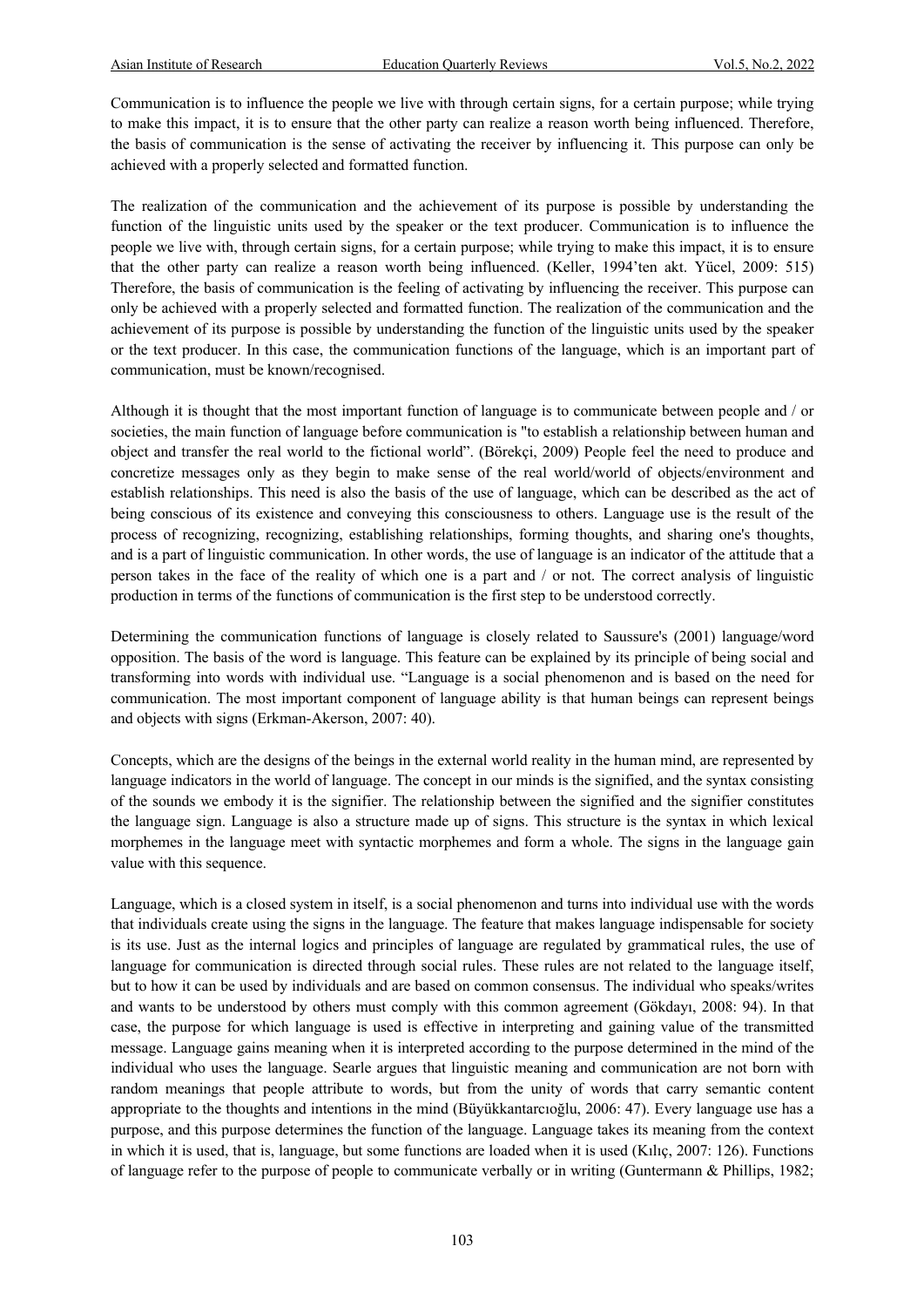Laine, 1985; Deniz & Çekici, 2019). The purpose of the speaker/producer of the text determines the language uses, and the difference in language usage is parallel to the different functions of the language in the communication process.

Linguists, social scientists, and psychologists have taken different approaches to classify the functions of language. One of these approaches is the classification made by Roman Jakobson from the Prague linguistics circle. Jakobson considers information as basis of communication and states that language has six functions: expression, referent, call, relationship, metalanguage function and artistic function (Jakobson, 1960; Senemoğlu & Vardar, 1999; Huber, 2008; Günay, 2013).

According to Jakobson (1960: 3), language should be studied in all its functions, and this requires a brief examination of the constitutive factors in any speech event/any verbal communication act. The addresser sends a message to addressee. For a message to function, it requires a context to which it is referred, which can be grasped by the recipient, and which can be expressed orally or in writing context; a common code for the addresser and addressee of the message (for the encoder and decoder of the message), and finally, a physical channel and psychological link between the addresser and addressee of the message that allows both to communicate and stay in touch. Jakobson (1960: 3) schematized the elements/factors that are inseparably involved in verbal communication as follows:



Figure 1: Jakobson's communication diagram

Each of these six factors that ensure the realization of the communication performs a separate linguistic function and the linguistic structure of the statement depends on the function that carries weight in that statement (Rifat, 1990: 29; Senemoğlu & Vardar, 1999: 209).

The so-called "emotional" or "expressive" function focuses on the addressee, is aimed at a direct expression of the speaker's attitude towards what she/he is talking about. It tends to create the impression of a certain emotion, whether real or fake (Jakobson, 1960: 4). The expressive function focuses on the speaker is about expressing all kinds of emotions and explaining thoughts. What matters in this function is the presence of the speaker, and the speaker makes this presence felt (Günay, 2013: 398) and evaluates the quality of the referent. The expressive function can be expressed with adjectives, adverbs, exclamation marks, the arrangement of words in the syntax, emphasis, punctuation indicators, or gestures and mimics that have expressive value, in addition to the personal noun I/WE (Kıran and Kıran, 2018: 101).

Recipient orientation, the "conative function" (activation), finds its purest grammatical expression in the call and command that deviates syntactically, morphologically, and often even phonologically from other nouns and verbal categories. (Jakobson, 1960: 4) Since the purpose of this communication is to bring about a response or change in behaviour of the addressee, the conative function defines the relationships between the addresser and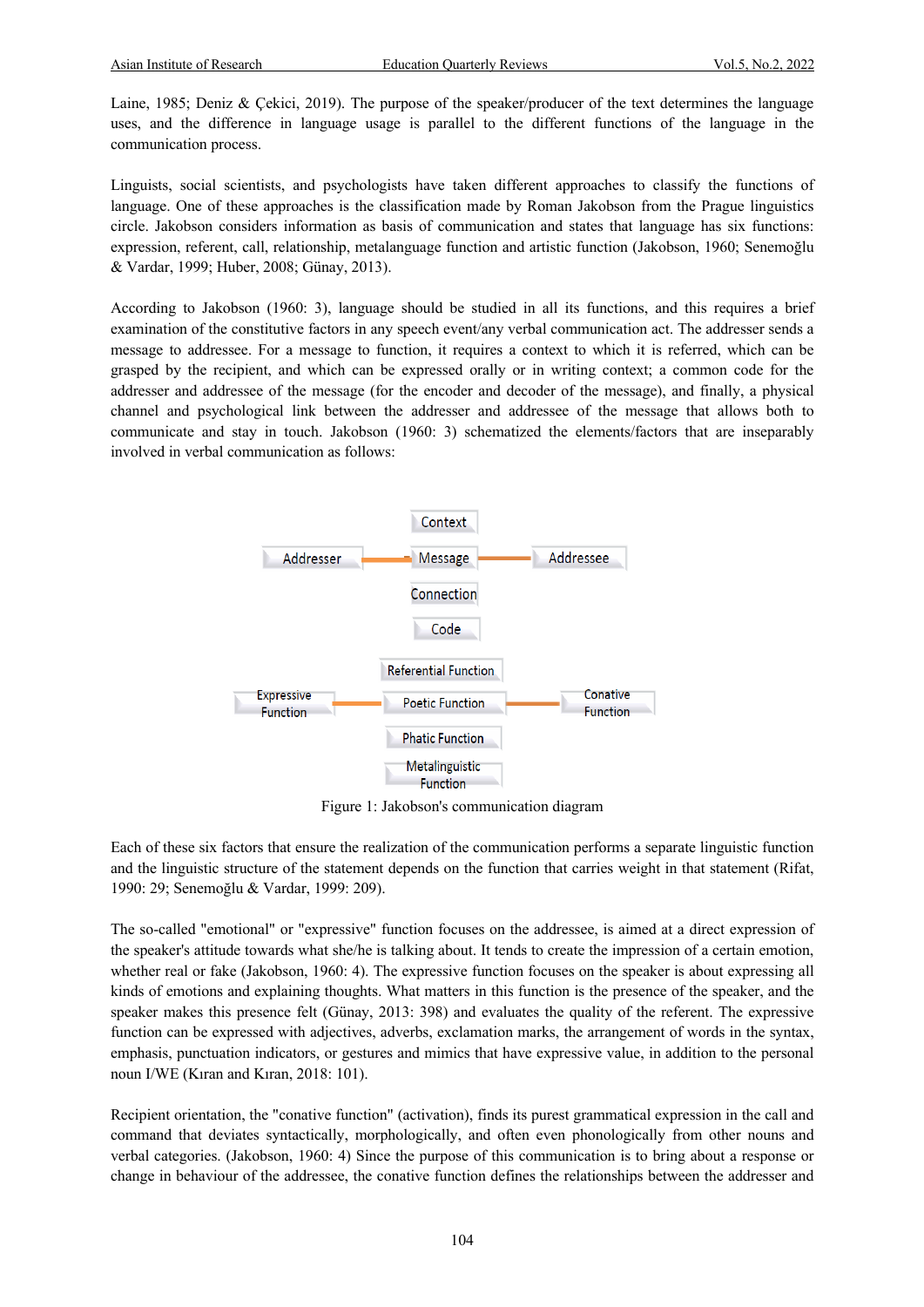the addressee (Kıran & Kıran, 2018: 104). In the conative function, the use of second person singular or plural pronouns or other linguistic elements that determine these pronouns is dominant (Günay, 2013: 401).

There are messages that primarily serve to establish, prolong, or interrupt communication, to check if the channel is working (Hello, do you hear me?), to attract the attention of the recipient, or to confirm their continued attention. The addresser or addressee using such messages focuses on the channel when they need to check whether they are using the same code (Jakobson, 1960: 5). This channel-oriented function is the "phatic function" that enables the establishment and maintenance of communication between the addresser and the addressee (Kıran & Kıran, 2018: 105).

When it comes to the "poetic function" of language, the key is to use unconventional associations. Unusual associations are one of the most important features of poetic language, and this feature is related to the poetic function, one of the six functions Jakobson has identified (Aksan, 2005: 3). The two essential features inherent in the poetic function are selection and combination. While selection is produced on the basis of equivalence, similarity and difference, synonymy and contrast, the formation and combination of the sequence is based on contiguity. The poetic function reflects the equivalence principle from the axis of choice to the axis of association. At the same time, this function is not the only function of oral art, it is only dominant, determining function and it encourages the sensibility of signs (Jakobson, 1960: 7). On the other hand, the linguistic analysis of the poem cannot be limited only to the poetic function. The features of various poetic genres require the participation of other functions with a certain gradation in parallel with the dominance of the literary function. For example, heroic poetry in the third person often uses the referent function; The first-person lyric poem reflects the function of enthusiasm, the second person poem reflects the conative function (Senemoğlu & Vardar, 1999: 214). The aim of the artistic/poetic function, which focuses on the message itself, is to make the word effective and different with extraordinary reconciliations. For this reason, the poetic function is not only specific to poetry, but includes all kinds of literary texts, but can also be seen in daily language uses, advertising texts and in newspaper.

The "metalingual" function performs the function in which the speaker provides information on the language he or she is using. Discourse focuses on code whenever the speaker and/or recipient deems it necessary to test whether they are using common code. Thus, discourse fulfils a meta-linguistic function (Senemoğlu & Vardar, 1999: 212). Any language learning process, especially children's acquisition of the mother tongue, makes extensive use of such metalinguistic processes (Jakobson, 1960: 6). This function is intended to indicate the meaning of signs that are thought to be incomprehensible to the recipient, in other words, it is the explanation of language with language (Kıran & Kıran, 2018: 110).

Wittgenstein said, "The meaning of a word is its use in the language" (Lyons, 1983: 367) Language, in which the way we perceive the world, and our personal/interpersonal experiences are transformed, and the meanings are shaped by various structures, is a usage. In other words, it is an action, and the system of a language is embodied in the form of text. Thus, the text creates its own context (Halliday & Matthiessen, 2004: 25). The meaning of a literary text is an act that oscillates between its formal expression and its content, which is intended to give all the meanings that the text is supposed to reflect, and it aims to create different concrete values for emotion, excitement, enthusiasm, or the human spirit (Günay, 2013). Different types of texts address different functions of language. Selecting and combining actions in the text are performed according to the determined linguistic function. For this reason, for linguistic communication to take place in a healthy way, the produced message/text must be correctly analysed/understood in terms of the functions of the language. This is an act of discovery, constructing meaning, and this skill should be structured in individuals from an early age. However, although the achievements determined at each grade level in the Turkish Language Curriculum (MEB, 2019) are presented to the students through texts, there is no gain for teaching the functions of the language in the program. The absence of an explanation stating that the program was prepared on the basis of functional language education and the absence of any function list also indicates that it was not prepared according to functional language education (Deniz & Demir, 2021: 40). According to the high school Turkish Language and Literature Curriculum (MEB, 2018), activities related to the acquisition in the field of Oral Communication stated as "*Communication and its elements are explained, their functions are emphasized*" are organized in the 9th grade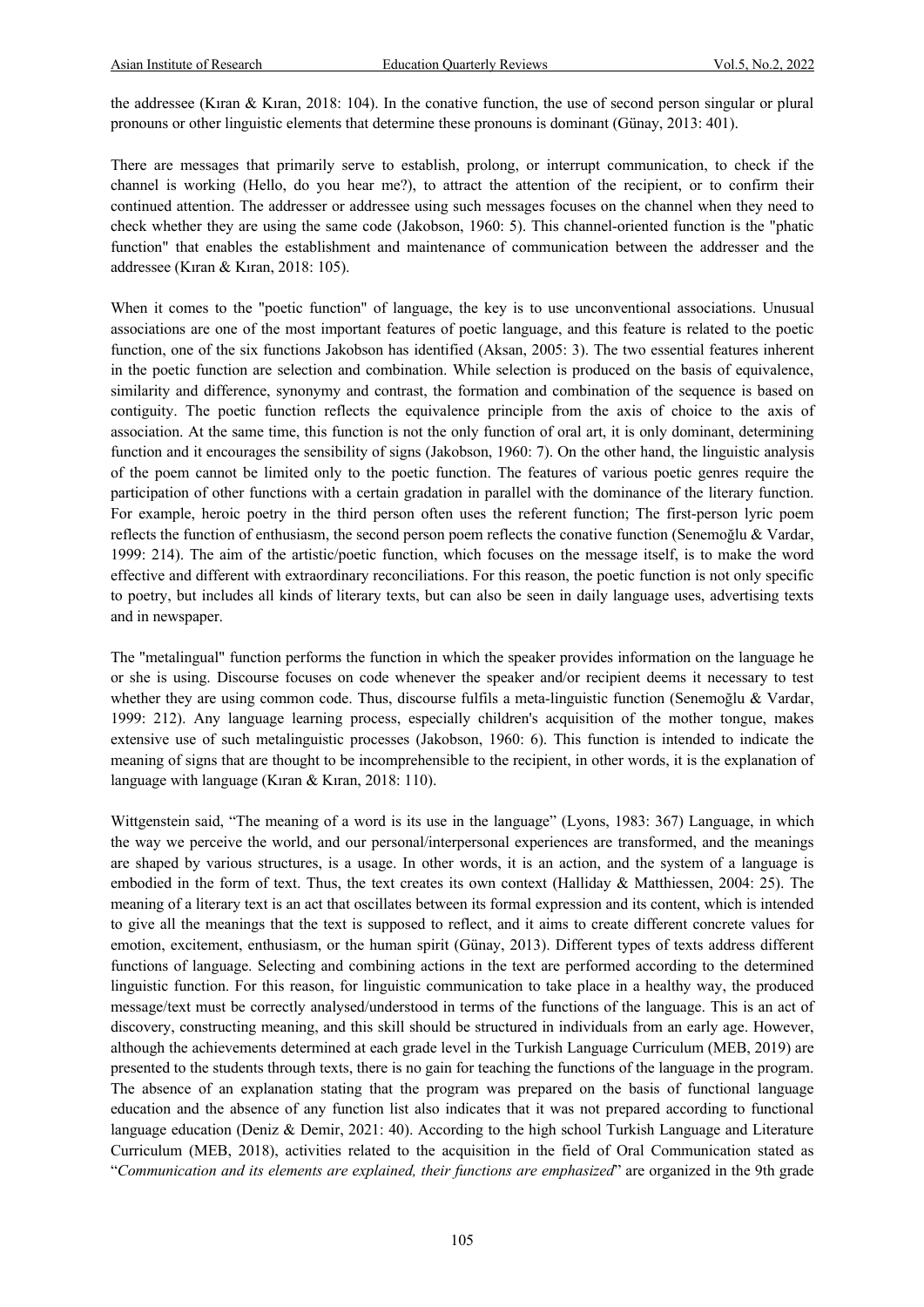textbooks. In the Turkish Language Teaching undergraduate program, Roman Jakobson, one of the theorists who adopted the Structuralist approach, and his classification of the functions of the language were included in the content of the Linguistics course given in the fifth semester. Through this course, Turkish teacher candidates are expected to have the ability to analyse literary texts in terms of language functions. The knowledge of the subject will turn into the ability of students to consider the texts in terms of the dominant function used and to determine their type and/or to write different texts of the same type. Acquiring the achievements of understanding, analysing, interpreting texts, teaching genre knowledge and subjective/objective judgments in the Turkish Language Curriculum (2019) also depends on the assimilation of knowledge about the functions of language. Raising awareness in this direction is, of course, possible if Turkish teachers can know and correctly use the communicative functions of the language. The aim of this study is to examine the sentence-level linguistic units used by Turkish teacher candidates in narrative texts in terms of functions of the language by using Jakobson's approach and to determine the diversity of using functions.

#### **2. Method**

#### *2.1. Research Design*

The research is qualitative research based on the case study. In the research, this method was chosen because it was aimed to reveal the situations in which the pre-service teachers could use the functions of the language in the narrative texts they wrote before and after learning the subject related to the functions of the language within the scope of general linguistics course.

Case study is a system whose boundaries can be defined. In qualitative research, in which the researcher reveals one or more situations in detail (Christen, Johnson & Turner, 2015), collecting information about one or more individuals, groups, institutions, societies or a specific phenomenon, situation or event, in-depth examination The studies that aim to make and provide rich explanatory information (Davey, 1990; Merriam, 2013; Yin, 2017; Kaleli Yılmaz, 2019) are case studies. Definiteness, descriptiveness, and intuitivism are explained as the most important features of case study (Merriam, 2013). In line with these features, the research was based on the examination of the products obtained before and after the learned subject, the products were tried to be described in terms of the use of the functions of the language and these limits were not exceeded. The data obtained were analysed based on the literature and the results were systematically presented.

#### *2.2. Study Group*

While forming the study group of the research, convenient sampling (Merriam, 2013), one of the purposive sampling methods, was used. The participants in the study are 33 second-year students studying in the department of Turkish education at the faculty of education of a state university and taking the general linguistics course. All the participants were recruited from among the volunteers without considering their demographic characteristics.

#### *2.3. Data Collection*

The data of the research is based on the document analysis method. One of the many methods used to collect data in case studies is document review. In cases where it is not possible to collect data through direct observation and interview in qualitative research, the documents provide a rich data source and provide information to the researcher about many unobservable situations (Patton, 2014: 293). Within the scope of the study, participants have written a narrative text with the theme of "This city and me" without explaining the subject of "Functions of Language". The narration of a plot by the narrator with a certain point of view in a certain time frame and in a certain sequence order are important features that make a text narrative (Günay, 2013: 137). In other words, different functions of language can be included due to features such as the sequence of events and situations in the narrative in time and the interaction of the narrators with each other. At the same time, clauses stand out in surface structures, as narrative texts carry cause, effect, intention, goal attainment and time relations. This feature enables the use of different functions of language throughout the narrative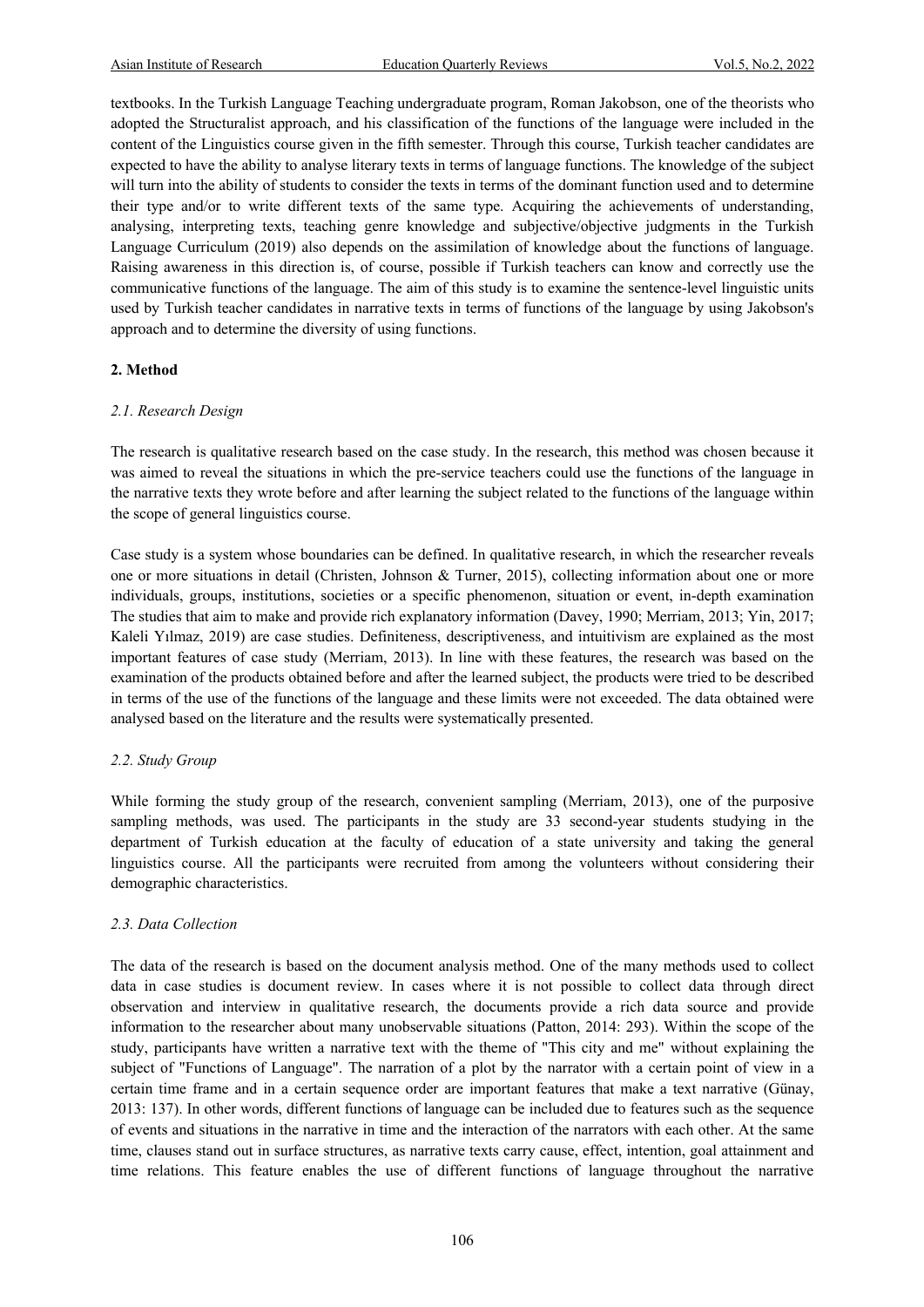(Dilidüzgün, 2017: 99). Considering the usability of different functions of language in narrative texts, the participants were asked to write a narrative text in the research. According to the content of the linguistics course, participants examined and discussed the six functions of language in the communication process defined by Roman Jakobson from the Prague Linguistics circle. In the following week, various examples of the functions of language were presented and practices were carried out in the form of determining the functions in the texts given with the participants / writing different examples suitable for the functions. Two weeks after the exercise, the participants wrote a narrative text again on the same theme. The first and second narrative texts written were analysed and evaluated in terms of language functions, using Jakobson's approach, and the use of language functions in the narrative texts of the participants was identified.

# *2.4. Data Analysis*

Case study analysis requires an in-depth description of the situation under investigation (Creswell, 2015: 199). The data of the research were analysed according to the descriptive analysis approach, as they were interpreted according to the themes that were previously created in the literature and direct quotations were made while writing the results. The purpose of descriptive analysis is to present the findings to the reader in an organized and interpreted form (Yıldırım & Şimşek, 2013: 256).

While analysing the data of the research, the narrative texts of the participants were named as representative, the first texts were given codes as "K1a, K2a, K3a…" and the second texts as "K1b, K2b, K3b…". In the determination of the functions in the narrative texts, units at the sentence level were chosen. Speech-action theory was considered in the selection of sentences as the unit of analysis. According to the speech-action theory, the speaker/sender produces separate sentences when s/he wants to convey his intention to the listener/receiver. The utterance, which is the basic unit of speech-action theory, is a sentence said by a certain person at a certain time and space (Kılıç, 2007: 127). The sentence is the basic unit of the text. The discourses in the narratives, which are directly transferred using colons and quotation marks, and the indirect transfers in which the discourse is presented not as it is, but by transferring it into an utterance (Korkut, 2017: 124) were also accepted as a sentence and examined in terms of the functions of the language. It would not be correct to say that only one function of the language is used in any linguistic unit. Functions co-exist and each can participate in a sentence to varying degrees. Multiple functions of the language can be used in a sentence, but one function is dominant over the others depending on the type of communication and/or the speaker's intention (Kılıç, 2007; Kıran & Kıran, 2018). For this reason, the point of view of the narrative text was taken as a basis in marking the dominant functions in the sentences, and attention was paid to how the narrator positions self throughout the narrative.

The coding made to ensure the validity of the research was checked by a field expert other than the researcher. In addition, direct quotations from the narrative texts of the participants in the study group (Yıldırım & Şimşek, 2013) were included in the data analysis process. In terms of the reliability of the research, the consistency between the coders was checked. 40 sentences selected from the data were coded in terms of dominant function by a field expert other than the researcher. Miles and Huberman's (2015) reliability formula as Reliability = Number of consensus / Total agreement + Number of disagreements was used for the percentage of agreement of the coders. It was concluded that the coders reached a consensus of .87 percent.

# **3. Results**

The first and second texts of the participants were examined in terms of the functions of the language and the number of sentences that included all functions as the dominant function is presented in Table 1.

|             |      |                                 |          |          |        |                                   | Table 1: Number of Dominant Functions Used by Pre-Service Teachers in the First And Second Narrative Texts |
|-------------|------|---------------------------------|----------|----------|--------|-----------------------------------|------------------------------------------------------------------------------------------------------------|
| Participant | Text | Referential Expressive Conative |          |          | Phatic | Poetic                            | Metalinguistic                                                                                             |
|             |      | <b>Function</b>                 | Function | Function |        | <b>Function Function Function</b> |                                                                                                            |

| - тагисираш | 1 слі | Reiefeilual | <b>EXPLUSSIVE COHALIVE</b> |                 | т паис   | T OCLIC- | <b>METALLE LATE</b>      |
|-------------|-------|-------------|----------------------------|-----------------|----------|----------|--------------------------|
|             |       | Function    | <b>Function</b>            | <b>Function</b> | Function | Function | <b>Function</b>          |
|             |       |             |                            |                 |          |          |                          |
| K1          | First |             |                            | -               | $\,$     |          | $\overline{\phantom{0}}$ |
|             |       |             |                            |                 |          |          |                          |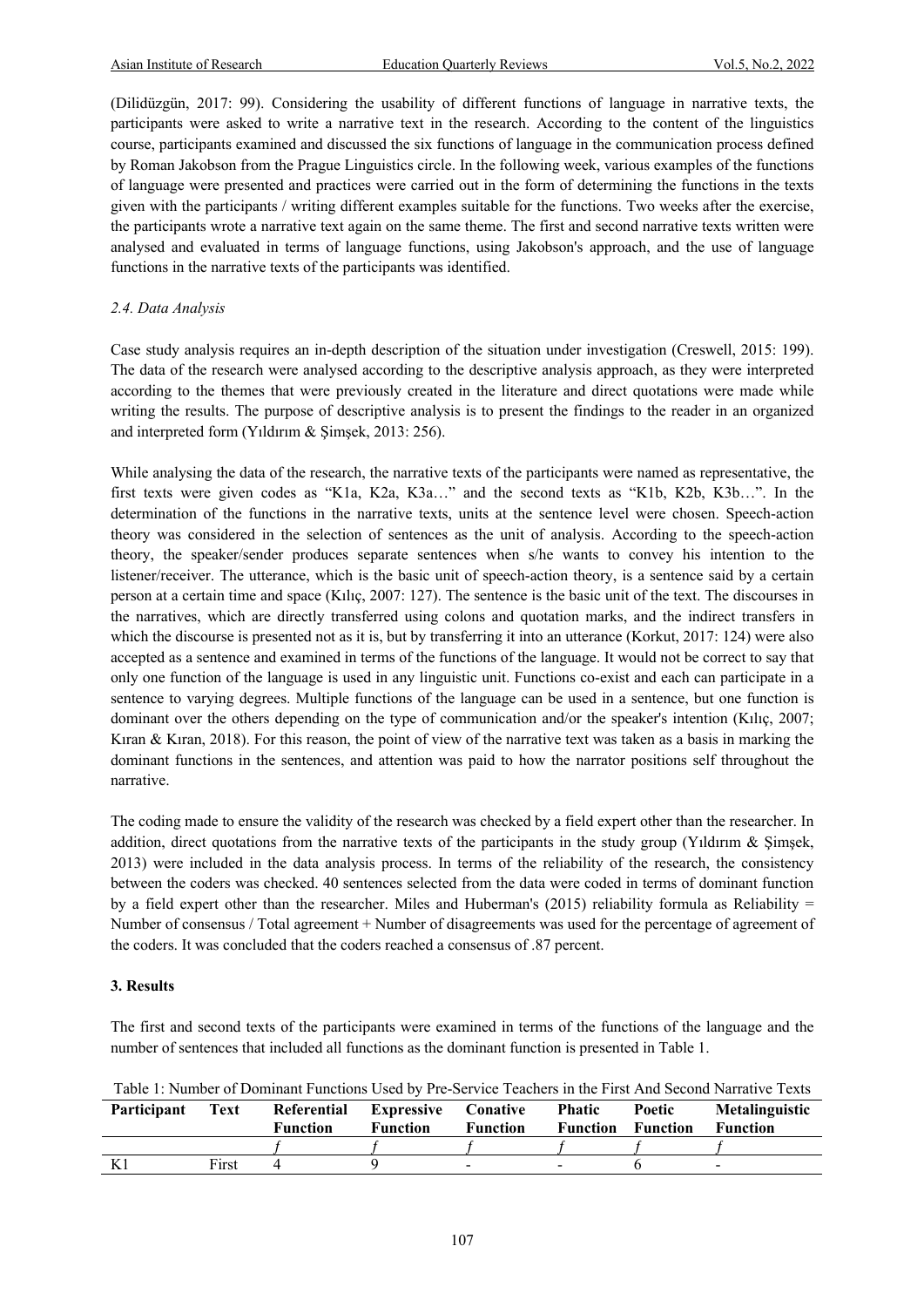|                 | Second                 | 25         | 16                                         | $\mathbf{1}$                                 | 1                                          | 7                                | $\overline{\phantom{a}}$      |
|-----------------|------------------------|------------|--------------------------------------------|----------------------------------------------|--------------------------------------------|----------------------------------|-------------------------------|
| K2              | First                  | 56         | 61                                         | 10                                           | $\overline{4}$                             | 3                                |                               |
|                 | Second                 | 66         | 47                                         | 11                                           | 8                                          | 5                                |                               |
| K3              | First                  | 32         | 3                                          | $\overline{7}$                               | $\overline{\phantom{0}}$                   | $\qquad \qquad \blacksquare$     |                               |
|                 | Second                 | 55         | $\overline{7}$                             | 11                                           | $\overline{\mathbf{4}}$                    | $\overline{\phantom{a}}$         |                               |
| K4              | First                  | 28         | 3                                          | $\qquad \qquad -$                            | $\overline{\phantom{0}}$                   | $\overline{7}$                   | $\overline{\phantom{a}}$      |
|                 | Second                 | 27         | $\overline{\mathcal{A}}$                   | $\mathbf{1}$                                 | 3                                          | 6                                | $\overline{\phantom{a}}$      |
| K5              | First                  | 11         | 3                                          | $\overline{3}$                               | $\overline{\phantom{0}}$                   | $\overline{\phantom{a}}$         |                               |
|                 | Second                 | 15         | 3                                          | $\overline{\mathbf{3}}$                      | $\overline{c}$                             | $\overline{\phantom{a}}$         | $\mathbf{1}$                  |
| K6              | First                  | 34         | 5                                          | $\overline{3}$                               | $\overline{\mathbf{3}}$                    | $\qquad \qquad \blacksquare$     | $\qquad \qquad -$             |
|                 | Second                 | 24         | 5                                          | 10                                           | 5                                          | $\overline{3}$                   | $\mathbf{1}$                  |
| K7              | First                  | 32         |                                            |                                              |                                            | $\overline{2}$                   | $\overline{\phantom{a}}$      |
|                 | Second                 | 30         | $\overline{\phantom{0}}$<br>$\mathbf{1}$   | $\overline{\phantom{0}}$                     | $\overline{\phantom{0}}$<br>$\overline{c}$ | $\overline{2}$                   | $\mathbf{1}$                  |
|                 | First                  | 53         | 6                                          | $\qquad \qquad -$<br>$\overline{\mathbf{3}}$ | $\overline{7}$                             | $\overline{\mathbf{3}}$          |                               |
| K8              |                        |            |                                            |                                              |                                            |                                  | $\overline{\phantom{a}}$      |
|                 | Second                 | 60         | $\overline{\mathcal{A}}$<br>$\overline{7}$ | $\frac{1}{2}$                                | 6                                          | $\overline{\mathbf{4}}$          |                               |
| K9              | First                  | 74         |                                            | 10                                           | 8                                          | 5                                |                               |
|                 | Second                 | 48         | 15                                         | 10                                           | 5                                          | 6                                |                               |
| K10             | First                  | 35         | $\overline{7}$                             | $\overline{\mathbf{4}}$                      | $\overline{7}$                             | $\mathbf{1}$                     | ۰                             |
|                 | Second                 | 32         | $\mathbf{9}$                               | $\overline{7}$                               | 5                                          | $\mathbf{1}$                     |                               |
| K11             | First                  | 24         | 6                                          | $\overline{\mathbf{3}}$                      | $\qquad \qquad -$                          | $\blacksquare$                   |                               |
|                 | Second                 | 21         | $\overline{7}$                             | 6                                            | 3                                          | $\overline{a}$                   |                               |
| K12             | First                  | 24         | $\overline{\phantom{0}}$                   | $\overline{\phantom{0}}$                     | $\qquad \qquad \blacksquare$               | $\mathbf{1}$                     |                               |
|                 | Second                 | 31         | 3                                          | $\mathbf{1}$                                 | 3                                          | $\qquad \qquad \blacksquare$     |                               |
| K13             | First                  | 29         | $\overline{\phantom{0}}$                   | $\overline{\phantom{a}}$                     | $\mathbf{1}$                               | $\qquad \qquad \blacksquare$     |                               |
|                 | Second                 | 27         | $\qquad \qquad \blacksquare$               | $\sqrt{2}$                                   | $\overline{c}$                             | $\qquad \qquad \blacksquare$     |                               |
| K14             | First                  | 35         | 3                                          | $\overline{\phantom{0}}$                     | $\overline{\mathbf{3}}$                    | $\overline{c}$                   | $\blacksquare$                |
|                 | Second                 | 42         | $\overline{\mathbf{4}}$                    | $\mathbf{1}$                                 | 5                                          | $\overline{2}$                   | -                             |
| K15             | First                  | 102        | 5                                          | $\overline{3}$                               | 10                                         | $\overline{4}$                   | $\mathbf{1}$                  |
|                 | Second                 | 104        | 15                                         | 6                                            | $\overline{7}$                             | $\overline{c}$                   | $\overline{c}$                |
|                 |                        |            |                                            |                                              |                                            |                                  |                               |
| K16             | First                  | 50         | $\overline{\phantom{0}}$                   | $\mathbf{1}$                                 | $\,1\,$                                    | $\overline{\mathbf{3}}$          | $\overline{\phantom{a}}$      |
|                 | Second                 | 52         | $\boldsymbol{7}$                           | $\overline{6}$                               | $\overline{\mathbf{3}}$                    | 3                                | -                             |
| K17             |                        | 109        | 11                                         | $\sqrt{6}$                                   | 10                                         | $\overline{\mathbf{3}}$          | $\blacksquare$                |
|                 | First<br>Second        |            |                                            |                                              | 11                                         | $\overline{\mathbf{3}}$          | $\blacksquare$                |
|                 |                        | 108        | 12                                         | 5                                            | $\overline{\phantom{0}}$                   |                                  | $\overline{\phantom{a}}$      |
| K18             | First                  | 17         | 22                                         | 11                                           |                                            | 26                               | $\overline{\phantom{a}}$      |
|                 | Second                 | 15         | 22                                         | 12                                           | $\qquad \qquad \blacksquare$               | 30                               | $\overline{\phantom{a}}$      |
| K19             | First                  | 72         | $\overline{7}$                             | $\overline{\mathbf{4}}$                      | 9                                          | $\overline{4}$                   |                               |
|                 | Second                 | 42         | $\overline{\phantom{0}}$                   | $\overline{\mathbf{4}}$                      | 6                                          | $\mathbf{1}$                     | $\overline{\phantom{a}}$      |
| K <sub>20</sub> | First                  | 70         | 9                                          | $\mathfrak{z}$                               | $\mathbf{I}$                               | 4                                | -<br>$\overline{\phantom{a}}$ |
|                 | Second                 | 21         | $\mathbf{1}$                               | $\mathbf{1}$                                 | $\mathbf{1}$                               | $\overline{4}$                   | $\overline{\phantom{0}}$      |
| K21             | $\operatorname{First}$ | 37         | $\overline{c}$                             | $\mathbf{1}$                                 | $\overline{c}$                             | $\qquad \qquad \blacksquare$     |                               |
|                 | Second                 | 39         | $\overline{\phantom{0}}$                   | $\overline{c}$                               | $\mathbf{1}$                               | $\qquad \qquad \blacksquare$     | $\qquad \qquad \blacksquare$  |
| K22             | $\operatorname{First}$ | 31         | $\qquad \qquad \blacksquare$               | $\overline{\mathbf{4}}$                      | $\qquad \qquad \blacksquare$               | $\overline{c}$                   | $\overline{\phantom{a}}$      |
|                 | Second                 | 23         | $\qquad \qquad \blacksquare$               | $\overline{\mathbf{4}}$                      | $\mathbf{1}$                               | 5                                | $\overline{\phantom{a}}$      |
| K23             | $\operatorname{First}$ | 20         | $\overline{\phantom{0}}$                   | $\qquad \qquad -$                            | $\qquad \qquad \blacksquare$               | $\overline{4}$                   | $\qquad \qquad \blacksquare$  |
|                 | Second                 | 25         | $\overline{c}$                             | $\overline{7}$                               | $\overline{\mathbf{4}}$                    | $\qquad \qquad \blacksquare$     | $\overline{\phantom{a}}$      |
| K24             | $\operatorname{First}$ | $\sqrt{2}$ | $\qquad \qquad \blacksquare$               | $\mathbf{1}$                                 | $\qquad \qquad \blacksquare$               | 14                               | $\overline{\phantom{a}}$      |
|                 | Second                 | 6          | $\mathbf{1}$                               | $\overline{c}$                               | $\qquad \qquad \blacksquare$               | 11                               | $\qquad \qquad \blacksquare$  |
| K25             | $\operatorname{First}$ | 48         | $\overline{\phantom{0}}$                   | $\overline{c}$                               | $\,1\,$                                    | $\overline{\phantom{0}}$         | $\qquad \qquad \blacksquare$  |
|                 | Second                 | 62         | 5                                          | 5                                            | 3                                          | $\overline{\phantom{0}}$         | $\qquad \qquad \blacksquare$  |
| K26             | $\operatorname{First}$ | 47         | $\mathbf{9}$                               | $\overline{7}$                               | 5                                          | $\mathbf{1}$                     | $\overline{\phantom{a}}$      |
|                 | Second                 | 47         | 9                                          | $\overline{8}$                               | $\overline{4}$                             | $\mathbf{1}$                     | $\qquad \qquad \blacksquare$  |
| K27             | $\operatorname{First}$ | 82         | 29                                         | 17                                           | 13                                         | $\overline{7}$                   | $\qquad \qquad \blacksquare$  |
|                 | Second                 | 82         | 34                                         | 16                                           | 17                                         | $\overline{7}$                   | $\qquad \qquad \blacksquare$  |
| K28             | $\operatorname{First}$ | 30         | $\overline{7}$                             | $\overline{c}$                               | $\overline{c}$                             | $\qquad \qquad \blacksquare$     | $\overline{\phantom{a}}$      |
|                 | Second                 | 34         | $\overline{4}$                             | 5                                            | $\overline{4}$                             | $\overline{\phantom{0}}$         | $\overline{\phantom{a}}$      |
| K29             | First                  | 76         | $\overline{\phantom{0}}$                   | $\overline{\phantom{0}}$                     | $\overline{\phantom{0}}$                   | $\overline{2}$                   | $\overline{\phantom{a}}$      |
| K30             | Second<br>First        | 76<br>21   | $\overline{\phantom{0}}$                   | $\overline{\phantom{0}}$<br>$10\,$           | $\overline{\phantom{0}}$                   | $\overline{c}$<br>$\overline{2}$ | $\overline{\phantom{a}}$      |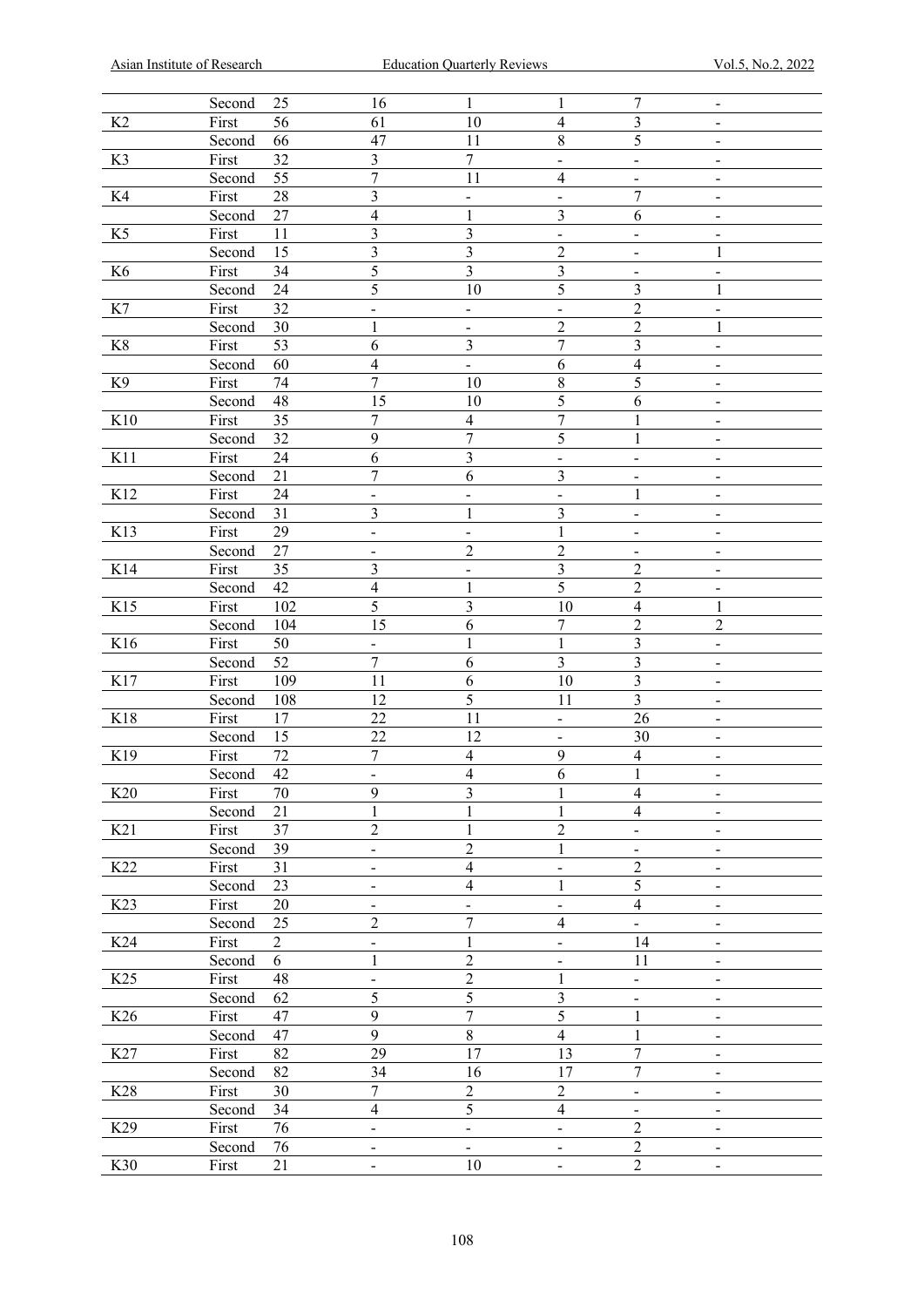*…*

|     | Second 22 |        |  |                          |  |
|-----|-----------|--------|--|--------------------------|--|
| K3  | First     | $\sim$ |  | $\overline{\phantom{0}}$ |  |
|     | Second 33 |        |  | $\overline{\phantom{0}}$ |  |
| K32 | First     | 38     |  | $\overline{\phantom{0}}$ |  |
|     | Second 36 |        |  |                          |  |
| K33 | First     | 25     |  |                          |  |
|     | Second 23 |        |  |                          |  |
|     |           |        |  |                          |  |

In Table 1, the number of functions used by the participants in their first and second texts is given separately. In how many sentences the functions are used as dominant functions, they are presented one by one according to the first and second texts. The referent function was mostly used in the second texts of the participants coded K1, K2, K3, K5, K8, K12, K14, K15, K16, K21, K23, K24, K25, K28 and K30. The number of sentences in which K1 coded participle referential function is dominant changes from 4 to 25, K2 from 56 to 66, K3 from 32 to 55, K8 from 53 to 60, K12 from 24 to 31, K14 35 from ' to 42, K25 from 48 to 62. For example, participant K1 inserted another narrative into his second text. Sentences with referential functions are more intense in this inner narrative, which is conveyed from an observer's point of view.

K1b. *In one of the countries, there was a palace with all kinds of plants in it and a huge pool in the middle. A beautiful girl lived in this palace. One day, she got very bored and went out of the palace and started to wander.* 

*Sentences with referential functions were used more in the second text of the participant coded K2, which included more details than the first text.*

K2b. … *Splashing mud and branches hitting my face, a hut appeared. A very small hut with only one room, with three walls. One wall is missing. There was a child inside, a lonely child. The woman came to the boy, gave him the bread, and then kissed him. The boy took the bread and began to eat it. …* 

Participants with the codes K4, K6, K7, K9, K10, K11, K13, K17, K18, K19, K20, K22, K31, K32, K33 decreased the number of sentences in which the referent function was dominant in their second text. The participant coded K6 reduced this number from 34 to 24, K9 from 74 to 48, K19 from 72 to 42, K20 from 70 to 21, and K22 from 31 to 23. In the second texts of K4, K6, K9, K10 and K22, the number of sentences in which other functions are dominant has increased. This situation can be considered as the reason why the referrer function is used less. The following part, taken from both texts of participant K22, shows that he tends to use different functions in the second text:

K22a. "*One morning, while opening his shop, he saw a man lying in front of the shutters. It was a ragged beggar covered in a scraggle*. *Beyzi, enraged by the sight she encountered, said, "What are you doing here?" The beggar walked away without saying anything, feeling the coldness of the air in his entire being, with just an innocent smile. Beyzi opened his shop after the man left and began to sweep in front of his. His customer closed his shop after a day and went home under heavy blizzard.* (First text)

K22b"One *day, once again, he saw a man lying down on the icy cobblestones as if to say 'not to care' while he was lifting the shutters, supposedly to serve people*. *The wrinkled face, his clothes torn to pieces, the wretched man was nothing more than a beggar. Beyzi angrily said to him, "What are you doing here? Get out of here quickly!" said. The man walked away with only an innocent smile on his face. After the man left, Beyzi opened his shop and started to clean the front. After a day without customers, he closed his shop and set off with the aim of reaching his home by getting lost among the misty streets as they reached the earth with a rhythm resembling the rhythm of snowflakes* (second text)

In both texts of participants with codes K26, K27 and K29, the number of sentences in which the referent function is dominant is equal.

Findings related to expressiveness function, In the second texts of participants coded K1, P3, K4, K7, K9, K10, K11, K12, K14, K15, K16, K17, K23, K24, K25, K27, K30, K31 and K32, presented increased number of sentences with expressive function. The participant with the code K1 increased this number from 9 to 16, K9 from 7 to 15, K12 from 24 to 31, K15 from 5 to 15, and K16 from 0 to 7. For example, participant K15 preferred the observer point of view in his/her first text, and the narrator is "I" in the second text. This choice has increased the use of the expressiveness function in the second text.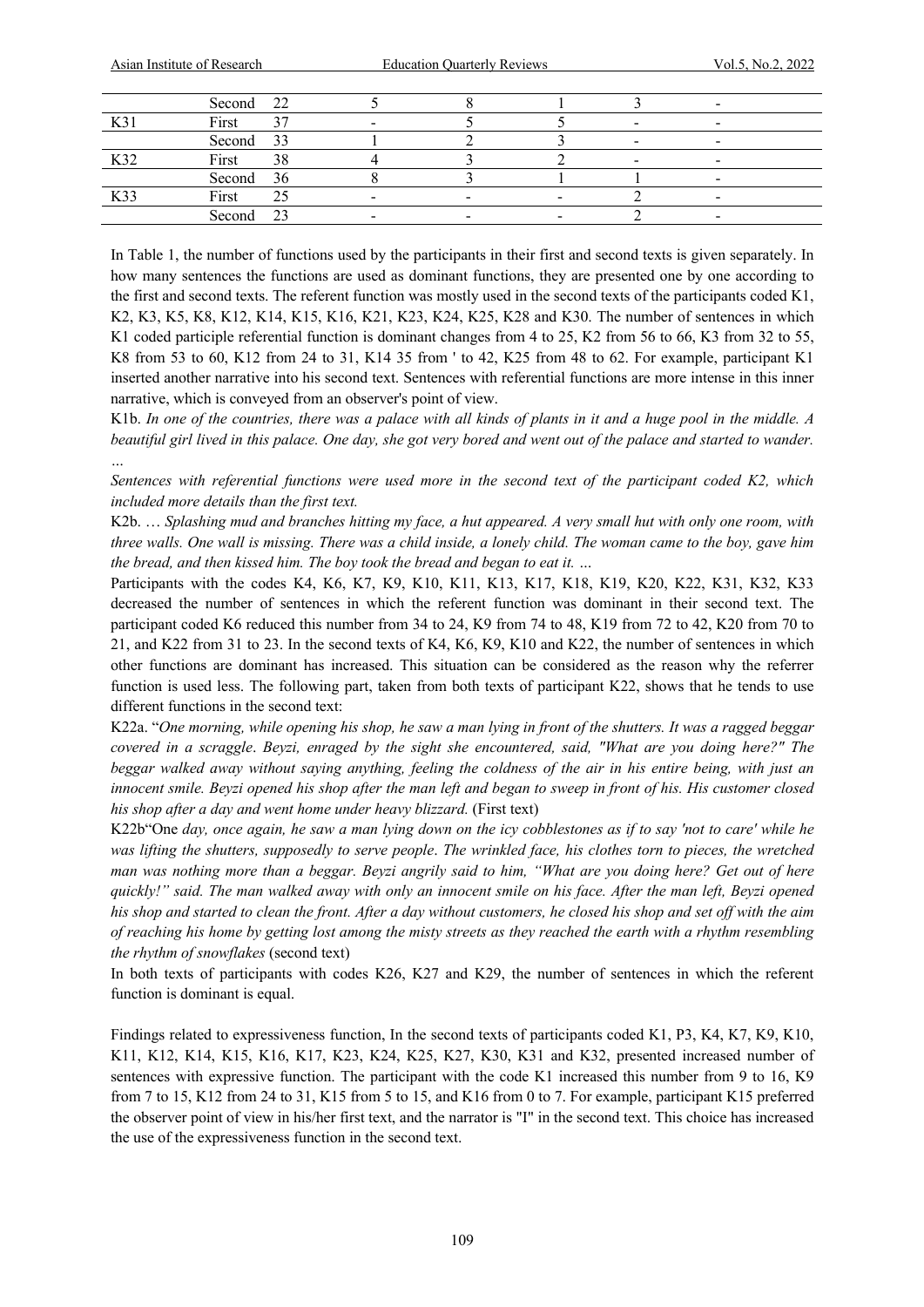K15a. she was in two minds and unsettle*. Was this the person he wanted to be, didn't he believe in things, or did he ignore them? Everyone in the minibus seemed to know what he was going through. He started to get bored. loosened his tie. He didn't like minibuses since they started working anyway.* … (first text) K15b.

*I was so bored; I couldn't calm down. I was trying to name my feelings. Was this the person I wanted to be, weren't the things I believed in or was I ignoring them?* It was as if everyone in the minibus knew what I was going through. I am getting bored. I loosened my tie. I didn't like the minibus since I started working anyway. … (second text)

Participants with the codes K2, K8, K20 and K28 included less expressive sentences in their second texts. While the participants coded K19 and K21 used the expressive function in their first texts, they did not use it in their second texts. The participant coded K21 directly conveyed the narratives of the narrators in the "I" language in her first text, and in the second text the participant translated these narratives into indirect transmission.

K21a. … *He went to the President's office. She greeted him very cordially at the door. They got right to the point. "We're asking you for a mission that we haven't asked for before. We don't know how ready you are for this."* … (first text)

Participants K13, K22, K29, K33 never used the expressive function in both their first and second texts. In both texts of P5 (3), P6 (5), P18 (22) and K26 (9) participants, the number of sentences in which dominant expressive function is equal. The number in parentheses next to the participant codes is the number of sentences used in this function. In the first text of the participant coded K18, the narrator is "we" and in the second text, it is "me". The narrator intensely reflects his emotions. For this reason, there are many sentences in which the expressive function and the poetic function are dominant.

K18a. *Without considering the depth of the lines drawn on our faces, we watch the smiles trying to show themselves under the drooping cheeks.* Deep inside we are forced to step into the leaves of the past. Then the smell of hungover darkness falls on us. Like our secrets that we cannot carry, we breathe at night without losing our sincerity. … (first text)

K18b. *Without considering the depth of the lines drawn on our faces, we watch the smiles trying to show themselves under the drooping cheeks. I find it hard inside to step into the leaves of the past. Then the smell of hungover darkness falls on me. Like our secrets that we cannot carry, I breathe at night without losing my sincerity. Although I want some happiness alongside the sadness, I feel the empty heart like a piece of paper stuck in my hand.*… (Second text)

Findings regarding the conative function revealed the number of sentences with a conative function in the second texts of the participants coded K1, K2, K3, K4, K6, K10, K11, K12, K13, K14, K15, K16, K18, K21, K23, K24, K25, K26 and K28. shows an increase. The participant coded K3 increased the number of sentences in which the conative function was dominant from 7 to 11, K6 from 3 to 10, and K16 from 1 to 6. While the participant K23 did not use the conative function in first text, compared to 7 sentences in the second text. It can be said that the increase in the number of sentences with a conative function in the second texts is related to the direct transfers of the participants from the narrators.

K16a. … *After they both left the classroom and walked for a while, the principal took Semih aside and said that he received a phone call, that his mother was sick and that he was in intensive care.* (First text)

K16b. … *Suddenly, the door of the classroom opened more hastily than ever before. It was the principal who entered. The principal said in a worried tone:*

*- Semih, come with me quickly. We need to talk.*

*After they both left the classroom and walked for a while, the principal pulled Semih aside.* 

*- Semih, I have something to tell you now, but please do not worry. I just got a call from the hospital.* … (second text)

K23a. … *The old man perched on the side of the curb, thinking that he had already exhausted his strength to climb the hill at that moment. From where he was sitting, he started to watch the afternoon rush of the people in the neighbourhood on the one hand, and the last few minutes of pleasure efforts of the children, who were covered in sweat, from their games, on the other. Then he remembered the childhood he spent on these streets.*  … (first text)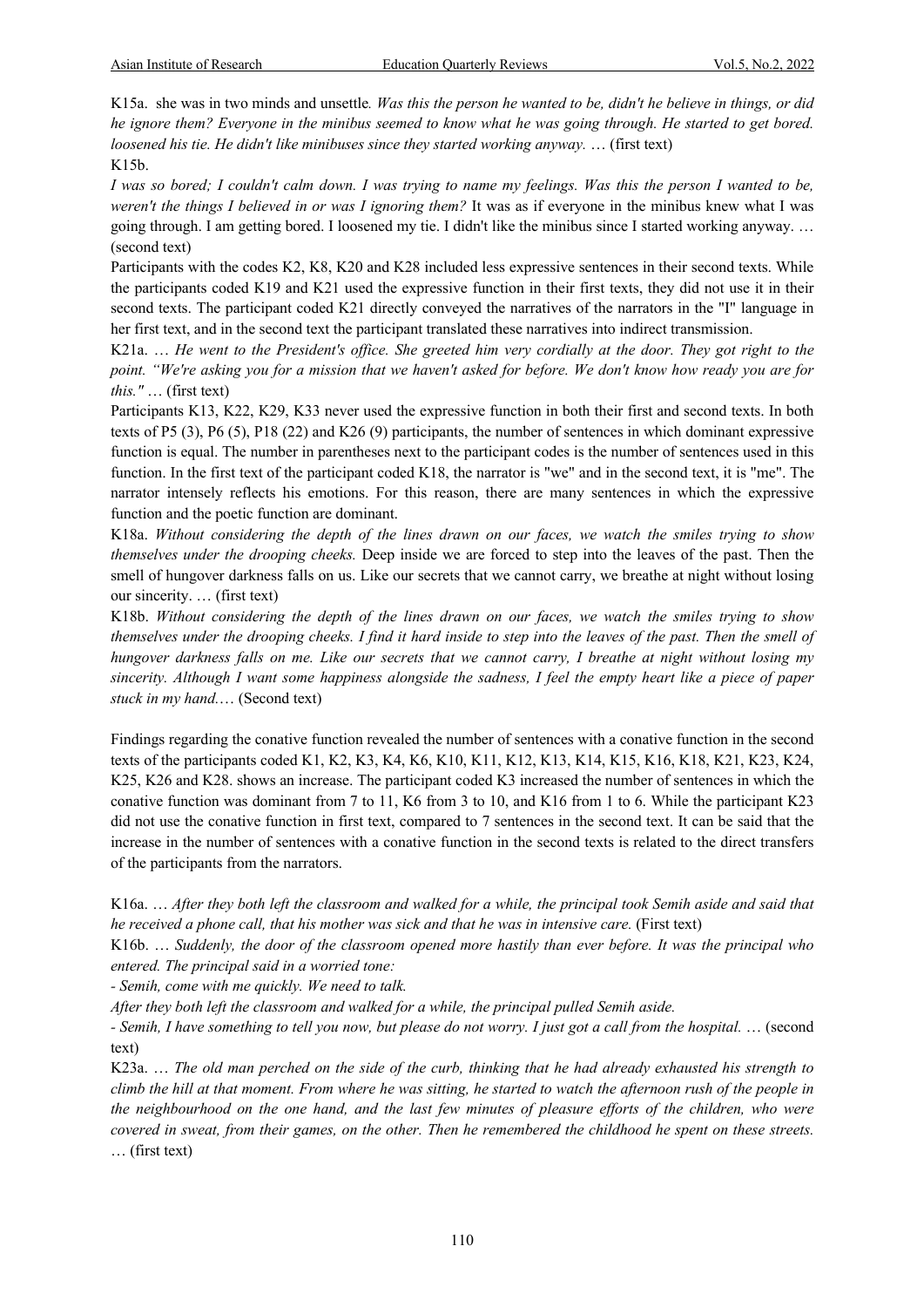K23b. … *He sat down on the curb, thinking he needed some strength to climb this hill today. At that time, one of the children on the street said to his friend, "Ahmet, we are waiting for you. Come out!" he called. The old man thought about his childhood years. He used to run and play in these streets seventy years ago*… (second text)

The number of sentences in which the conative function is dominant in the second texts of the participants coded K17, K27, K30 and K31 is less than in the first texts. The participant K8 used the covenant function in 3 sentences in the first text but did not include this function in the second text.

Participants with the codes K5 (3), K9 (10), K19 (4), K22 (4) and K32 (3) use the conative function in both texts equally, while participants with the codes K7, K29 and K33 did not include the conative function in both their first and second texts.

According to the findings related to the phatic function, the participants with the codes K1, C2, K3, K4, K5, K6, K7, K11, K12, K13, K14, K16, K17, K22, K23, K25, K27, K28 and K30 used the phatic function more in their second texts. The P2 coded participant increased the number of sentences in which the phatic function was dominant from 4 to 8, K23 from 0 to 4, and P27 from 13 to 17.

K27a. … *"You will not prove me right and go, and I will not be able to get used to a happy life without you." he said, pulling the door, giving concreteness to his desire to let himself out. He quickly went down the stairs* … (first text)

K27b. … *"You will not prove me right and go, and I will not be able to get used to a happy life without you. he said, pulling the door, giving concreteness to his desire to let himself out. Goodbye." He could say. Would the woman be able to say goodbye? He hurried down the stairs*… (second text)

Participants coded K8, K9, K10, K15, K19, K21, K26, K31 and K32 used the phatic function more in their first texts. Participants K18, K24, K29, K33 never used the phatic function in both their first and second texts. The participant coded K20 included this function in only one sentence in both texts.

Findings regarding the poetic function show that the number of sentences in which this function is dominant in the second texts of the participants with the codes K1, C2, K6, K8, K9, K18, K22, K30 and K32 increased. K6 increased the number of sentences from 0 to 3, K18 from 26 to 30, K22 from 2 to 5.

K18b. … *"Will the accumulated summers melt the winters in the last moments of the ignited fire? While the whites are burning in our bodies, on the last day they will seek our ashes in a handful. Take a good look at those palms, the picture that will come to your mind as you look, will you?* 

*I'm looking into your eyes, / Without hearing hell. / I'm listening to your words, / without knowing your smell / My pages are dusty now / from not being able to tell / my whites are black / My visible mountains are snowy / like sky / you too* … (second text)

Participants with the codes K15, K19 and K24 included more in the sentence in which the poetic function was dominant in their first texts. The participant K12 used the poetic function in 1 sentence in the first text, and the participant K23 used the poetic function in 4 sentences. These participants did not include any poetic function in their second texts.

K24a. *lonely and tired sea... He looks at the sky like his hand is with a whip. Weak birds fly in the sky. The sky is pale, the sky is helpless, the sky is lonely today. The sea is watching with the greatest pain that a hijra can give.* … (first text)

Coded K7 (2), K10 (1), K14 (2), K16 (3), K17 (3), K20 (4), K26 (1), K27 (7), K29 (2), K33 (2) participants used the poetic function in an equal number of sentences in their first and second texts. On the other hand, participants coded K3, K5, K11, K13, K21, K25, K28 and K31 did not use the artistic function in both texts.

The metalanguage function is one that is almost never included in the texts of the participants. It can be said that the reason for this situation is closely related to the fact that the texts are narrative texts. The participant coded K15 used the metalanguage function in a sentence in the first text.

Participants with the codes K5, P6, K7 used the metalanguage function in 1 sentence in their second text, and the participant with the code K15 in 2 sentences. Other participants did not include this function in both their first and second texts.

K6a. … *"My dear children, do not play with coyotes, they are not your kind. Besides, they're very cunning. The baby parrot said, "Mother, what do you mean it's not your kind?" she asked. "Not the same sex as us, meaning no parrot, no bird, baby"* … (second text)

K7b. … These robots surrounded the world like a swarm of locusts.

*A robot is a machine that cleans, looks at its dirty basket without programming what to do, washes the laundry if it is full, does the ironing, cooks if the pot is empty, and waters the flowers…* (second text)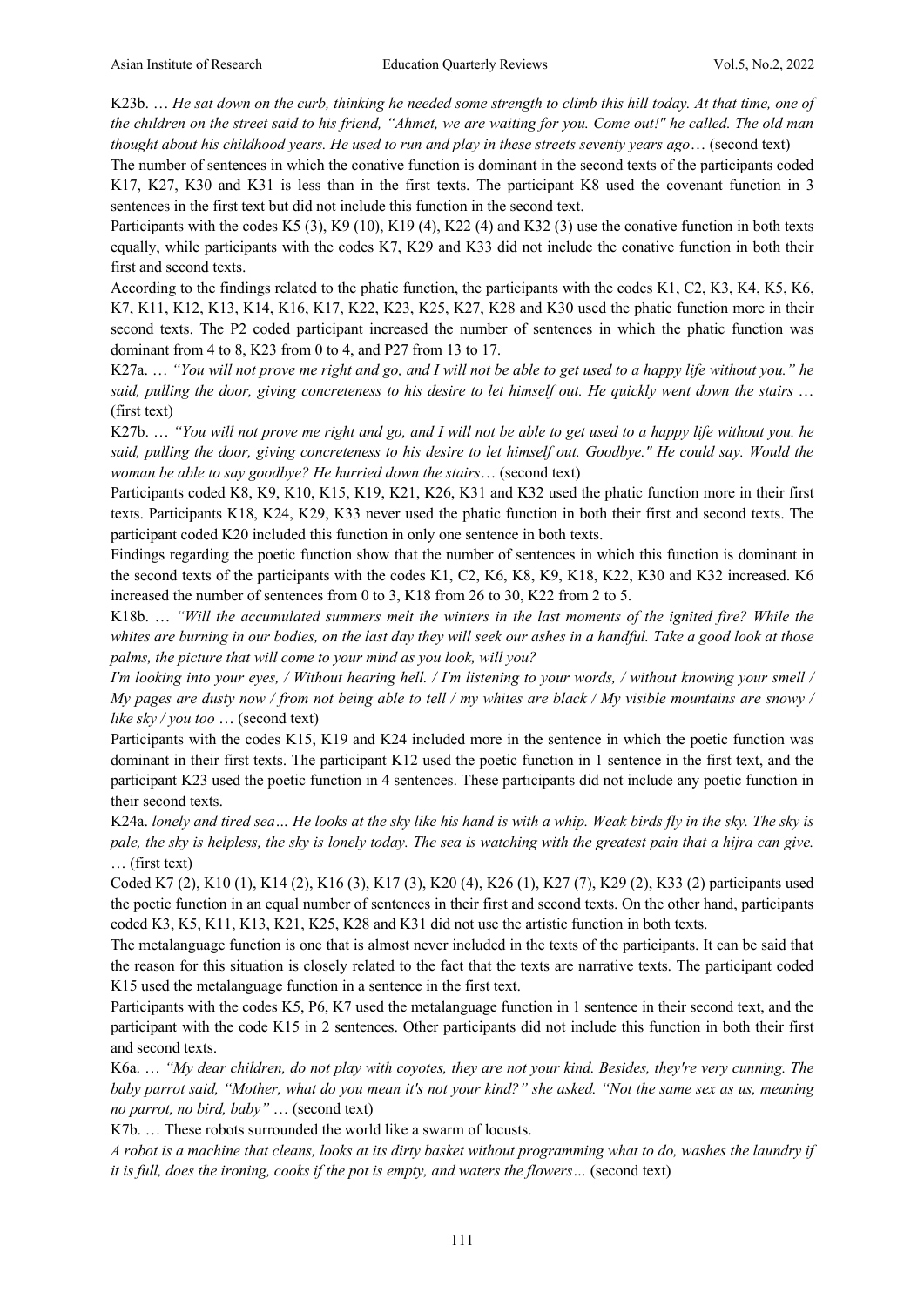K15b. … *I woke up from the dream as the statues around me were coming towards me. It was dawn time. It is the time between predawn and sunrise. I washed my hands and my face. I remembered what the boy said.…* (second text)

When we look at the use of functions in the narrative texts written by the pre-service teachers before and after learning the subject about the functions of the language, it is seen that the functions are used more in the second texts. The findings regarding the issue are presented in Table 2.

| Table 2: Frequency and Percentage Analysis of Functions Used by Pre-service Teachers in Their First and |              |  |  |  |
|---------------------------------------------------------------------------------------------------------|--------------|--|--|--|
|                                                                                                         | Second Texts |  |  |  |

| <b>Functions</b> | <b>First text</b><br>of |               | <b>Second text</b> |               |
|------------------|-------------------------|---------------|--------------------|---------------|
| language         |                         |               |                    |               |
|                  |                         | $\frac{0}{0}$ |                    | $\frac{0}{0}$ |
| Referential      | 1385                    | 71,7          | 1353               | 67,6          |
| Expressiveness   | 218                     | 11,3          | 251                | 12,5          |
| Conative         | 123                     | 6,3           | 160                | 7,9           |
| Phatic           | 94                      | 4,8           | 121                | h             |
| Poetic           | 108                     | 5,5           | 111                | 5,5           |
| Metalanguage     |                         | 0,05          |                    | 0,24          |
|                  | 1929                    |               | 2001               |               |

The number of sentences in which the dominant function was examined in the participants' first texts was 1929. Looking at the functions one by one, the referential function is used as the dominant function in 71.7%, the expressive function in 11.3%, the Conative function in 6.3%, the phatic function in 4.8%, the poetic function in 5.5%, and the metalanguage function in only 1 sentence. The number of sentences in which the dominant function was examined in the second texts of the participants was 2001. In this issue, the referent function was used as 67.6%, the expressive function 12.5%, the conative function 7.9%, the phatic function 6%, the poetic function 5.5%, and the metalanguage function was used as the dominant function in 5 sentences. When we look at the usage rate of functions in the first and second texts, there is a decrease in the use of the referent function and an increase in the use of other functions.

# **4. Discussion**

In the study, in which the narrative texts written by 33 Turkish teacher candidates before and after teaching the functions of language were examined in terms of their ability to use the functions, it was concluded that the referent function was used less in the second texts, while the use of other functions increased in the second texts. The results regarding the use of functions in the first and second texts are as follows:

1. The number of sentences with referential function increased in the second text of 15 participants compared to the first text. In the first text of 15 participants, the number of sentences in which the referent function is dominant is high. 3 participants used an equal number of referential sentences in their first and second texts. The act of language is performed in the context of a discourse and only gains meaning in this context (Syal, 2018: 59). In the sentences in which the referent function is dominant, not the reality of the external world, but the context of the text in which the external world is represented and the interlinguistic referent is taken into consideration. According to A. J. Greimas, intralinguistic referent is the language elements that the discourse is based on, that it creates within itself, that has no referent in the outside world, that creates a referent in the discourse (Kıran & Kıran, 2007: 113). A written, completed text is a concrete object and forms a self-enclosed whole (Uçan, 2006: 44). At the same time, in such texts, language creates its own content or referent with a unique arrangement. It does not always have to be directed towards a referent in the non-linguistic world (Göktürk, 1986: 27). For this reason, it is possible to say that the referent function is intense in the first and second texts of the participants compared to other functions.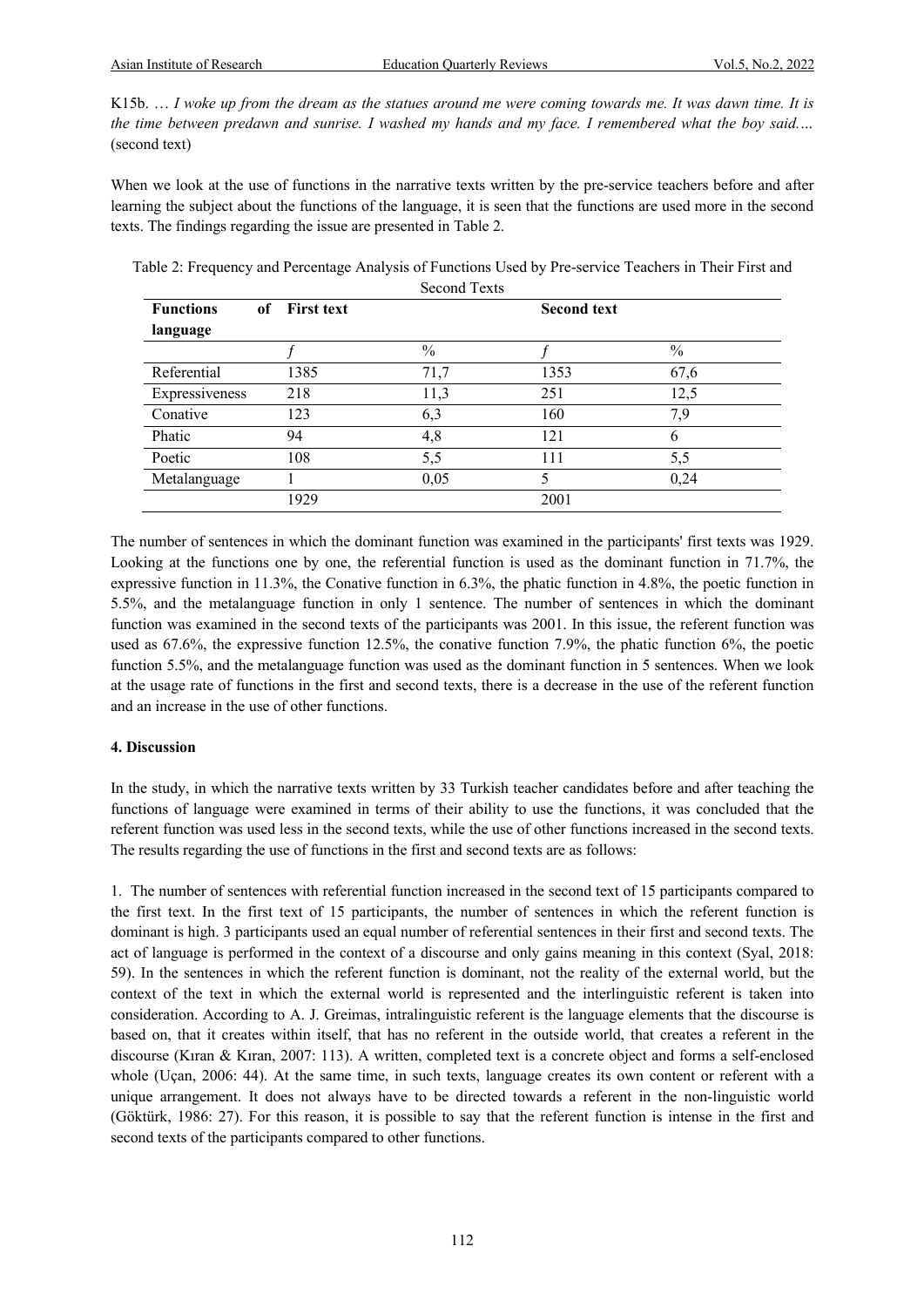The type of text can often be regarded as a feature that determines which linguistic function will be used predominantly. In this research, the participants were asked to write a narrative text, considering that different functions of language could be used. The texts have not been analysed in terms of narrator and point of view, but it is seen that these concepts have an effect especially in the use of referential and expressive functions. The narrator and the narrated are the people who take place in the language and find their existence in the context of the text. The narrator's way of telling the events also explains his way of seeing, and the reader perceives the events in the narrative with the narrator's way of seeing. When the narration is told using the third person singular, the narrator speaks of the narrator as "he-she" (Günay, 2013: 142). The narrative is presented by an observer when the point of view is someone other than the characters of the narrative. The use of language by this narrator is a reference to the context in the narrative, as it conveys the events in an impartial way (Günay, 2013: 145). This use of language, in which the narrator does not state his own feelings, intentions, and ideas, is also closely related to the referential function. It is thought that the use of language determined by the preferred point of view is a reason why the referent function is used more than other functions in both the first and second texts.

The results regarding the use of functions in the first and second texts in terms of the general participants show that the referent function is used less in the second texts than in the first texts. It can be argued that the use of the referent function has decreased in parallel with the increase in the use of other functions of the language in the second texts.

2. The expressiveness function was used more in the second text of 19 participants than in the first texts. On the other hand, five participants reduced the expressiveness function in their second text. Four participants never used this function in their second text. Two participants used the expressive function in their first text, but not in their second text. When the narrator is one of the heroes of the narrative and tells a story about himself according to his position in the event, tells about the events that he has gone through, or tells everything from his own point of view, instead of conveying the conversations of other people in the narrative indirectly, when he leaves the word to the protagonist speaking at that time, the first person pronoun "I" is used (Günay, 2013: 142; Ögeyik, 2006: 119). utterances called "I" language with a psychological approach, are speaker/sender oriented. In speaker/sender-oriented discourses, the expressiveness function affects the syntax and utterances in which the speaker is the subject are produced (Börekçi & Ekinci Çelikpazu, 2011). This feature draws attention in the sentences in which the "I" language is used in the first and second texts of the participants and therefore the expressive function is dominant. In terms of the functions, the results show that the use of the expressiveness function increases in the second texts compared to the first texts. It is seen that one of the reasons for the increase in the expressiveness function in some of the second texts is related to the narrator and his point of view. The language use shaped by the perspective of the external narrative narrator preferred in the first text left its place to the language use of the internal narrative narrator in the second text.

3. The conative function was used more in the second text of 19 participants than in the first texts. In the second text of six participants, the use of the conative function decreased. Five participants used the conative function in an equal number of sentences in their first and second texts, and three participants never used this function in both their first and second texts. One participant used the conative function in the first text, but not in the second text. The results of the general use of functions in the first and second texts show that the conative function is used more in the second texts than in the first texts. There is a case of calling out in sentences in which the conative function is dominant, which drags the receiver to an act or behaviour (Dilidüzgün, 2017: 45). In this way, the speaker used language that attracts the attention of the receiver and prompts him to perform an activity/behaviour in this usage, the "you/you" discourse is prominent. It is possible to talk about the effect speech act, especially in sentences where the conative function is dominant. In the effect speech act, the speaker invites the receiver to think with an inquiry, forces them to think or asks them to act (Günay, 2013: 401). Participants generally preferred the conative function in such sentences, where it aims to make an impact on the person being called.

4. As with the conative function, the phatic function was used more frequently in the second text of 19 participants. In the second text of nine participants, the use of this function decreased. Four participants never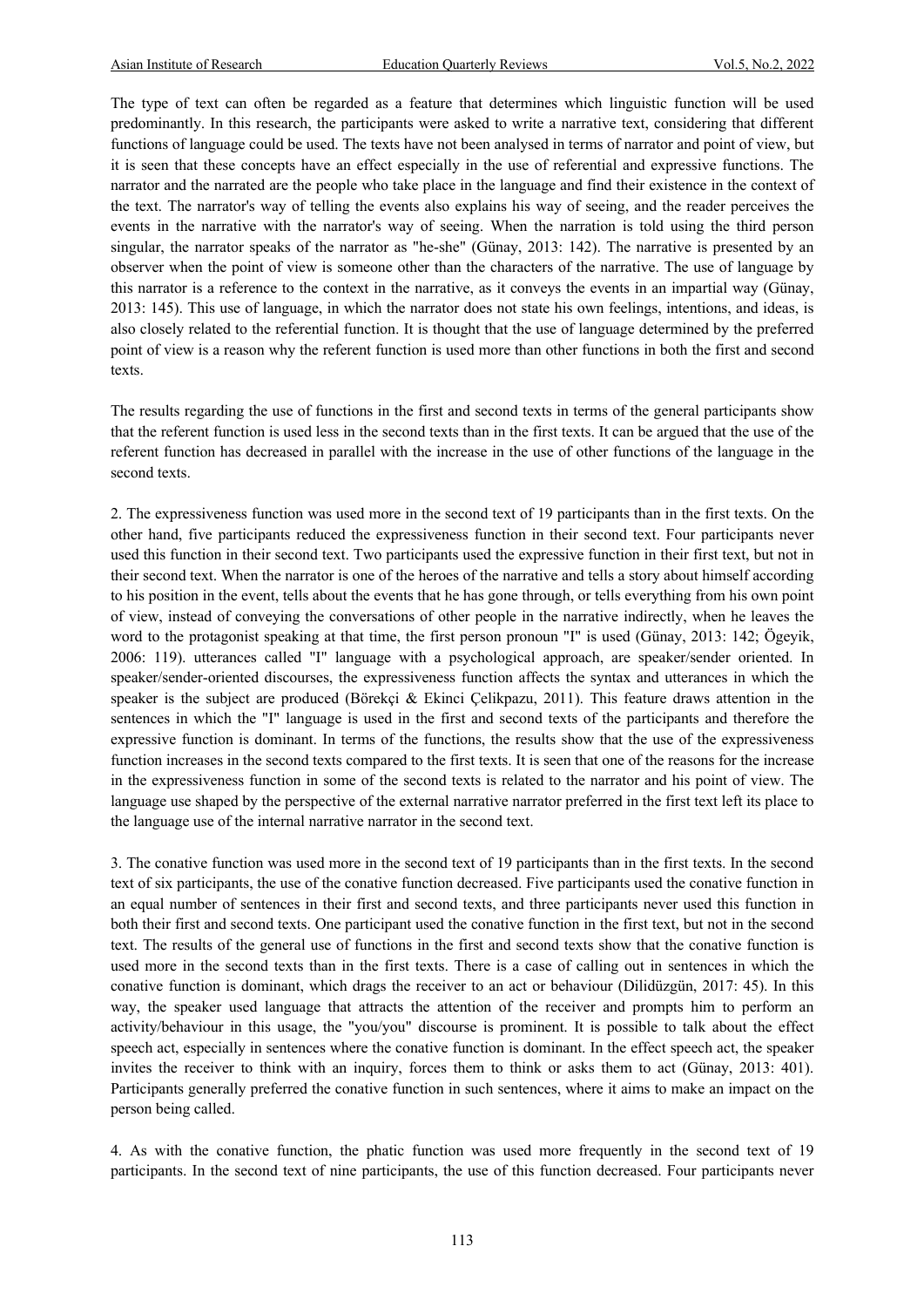used the relation function in both texts. One participant used it once in both texts. Malinowski points out that the sole or primary function of many of our utterances is not to convey information, to give orders, to convey hopes, wishes or wishes, or to express feelings, but to establish and maintain social solidarity. In certain contexts, the socially determined "Hello, how are you?" such utterances fulfil the phatic function. Mobility in speech is linked to other utterances based on relational utterances (Lyons, 1983: 373). The use of the phatic function in narrative texts is aimed at establishing, prolonging/sustaining/not interrupting communication, and keeping communication channels open (Mera, 2017: 37). It was concluded that the use of this function for the stated purposes increased in the participants' second texts.

5. The use of poetic function increased in the second text of nine participants. In the second text of three participants, the use of this function has decreased. Two participants used the poetic function in the first text but did not include it in the second text. Ten participants included a poetic function in an equal number of sentences in both texts. Eight participants did not use this function in both their first and second texts. Overall, the results show that the usage rate of the poetic function is equal in terms of the first and second texts. In the poetic function, language indicators function as a stimulus that creates various designs, images, associations, and different emotions (İşeri & Demirgüneş, 2008: 502), and describe the aesthetic function based on the effect (Batı, 2007: 3). In their narratives, the participants included unusual associations in which the aesthetic function was dominant/intense. Particularly, both the first and the second text of the participant coded K18 exhibit the feature of "rhetorical text in which the expression style that aims to create emotional intensity by appealing to the spiritual side of the person is preferred" (Günay, 2013: 291). These language uses, in which the enunciation subject's actions turn into linguistic metaphorical structures (Lakoff & Johnson, 2015), focus on how he says rather than what he says, and these language uses with intense different images, have an impact on the receiver and draw attention to the intensity of the targeted emotional state. The poetic function for the message itself is realized by giving importance to the inner worlds, feelings, principles, and dramas of the heroes in the narrative texts (Mera, 2017: 41).

6. Among the functions, the most limited one in terms of its use in the narrative text is the metalanguage function. This function was used one time by only one participant in the first texts. Four participants used the metalanguage function in their second text, 28 participants did not use it in both texts. The results of the general use of the metalanguage function in terms of the first and second texts show that the use of this function in the second texts has increased. The meta-language function, which we can encounter especially in the instructional texts, was used in the second narrative texts of the participants.

The results of the study showed that pre-service teachers were able to transform their knowledge of Jakobson's Classification of Language Functions into conscious use skills in the second narrative texts they wrote. Six functions in Jakobson's (1960) classification of the functions of language in the communication process are an integral part of a literary text. The type of text, the purpose of writing, the preferred narrator and point of view determine which function will be used dominantly in that text. Especially in narrative texts, functions are used together. Mera (2017), in her research in which she analysed the poem "Milasao's Songs" introduced in high school textbooks in terms of functions of language, drew attention to the intertwined use of functions. The results of this research confirm the same fact.

# **References**

Aksan, D. (2005). The language of poetry. *Journal of Language and Literature*, *2*(1), 1-13. http://ded.mersindilbilim.info/tr/pub/issue/19505/207828

Batı, U. (2007). The usage of rhetorical trops in advertisements. *Öneri Journal*, *7*(28). 327-35. https://doi.org/10.14783/maruoneri.684446

Börekçi, M. & Ekinci Çelikpazu, E. (2011, November 16-18). *The Divan of İbrahim Hakkı in terms of Poetic Discourse*[Conference presentation]. Erzurumlu İbrahim Hakkı Symposium in All Its Aspects. Erzurum.

Börekçi, M. (2009). *Words in terms of structure and function in Turkey Turkish*. Erzurum: Eser Ofset. Büyükkantarcıoğlu, N. (2006). *Social reality and language*. İstanbul: Multilingual.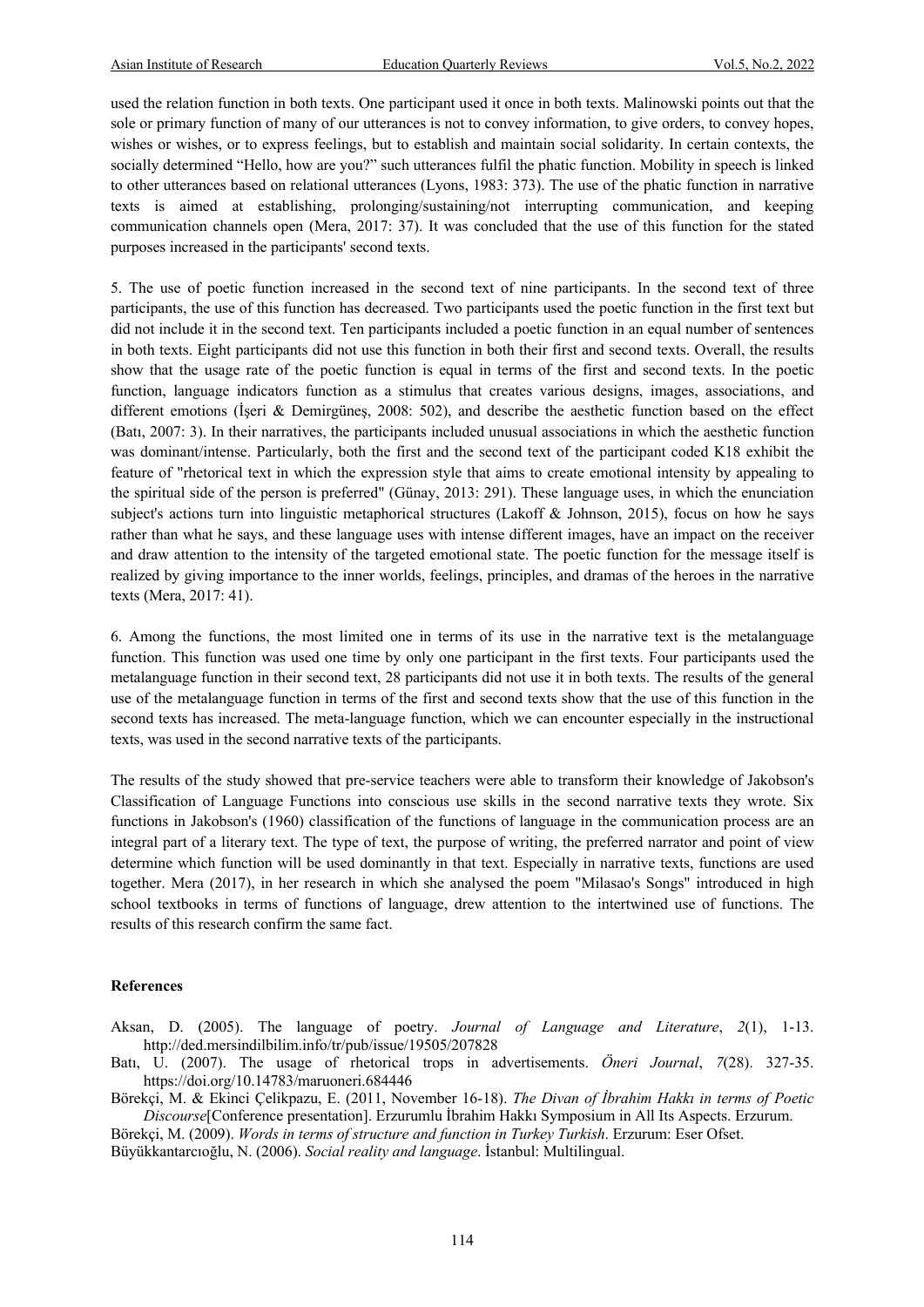- Christensen, L. B., Johnson, R. B., & Turner, L. A. (2015). *Research methods: Design and analysis* (2nd Edition). Ankara: Anı Publishing.
- Creswell, J. W. (2015). *Qualitative research methods*. M. Tüm, S. B. Demir (Trans. Eds.). Ankara: Siyasal Bookstore.
- Davey, L. (1990). The application of case study evaluations. *Practical Assessment, Research and Evaluation*, *2*(1), 9. DOI: https://doi.org/10.7275/02g8-bb93
- Deniz, K. & Çekici Y. E. (2019). An analysis of the "Türkçe öğreniyorum" course book in terms of the language functions. *Turkish Studies Educational Sciences, 14*(6), 3043-3062. DOI: 10.29228/TurkishStudies.39410
- Deniz, K. & Demir, E. (2021). Language functions in the objectives of the Turkish language teaching program. *Avrasya Dil Eğitimi ve Araştırmaları Dergisi*, *5*(1), 23-46. http://dergipark.gov.tr/ader
- Dilidüzgün, Ş. (2017). *Text linguistics and Turkish language teaching*. Ankara: Anı Publishing.
- Erkman-Akerson, F. (2007). *An overview of the language with Turkish examples*. İstanbul: Multilingual.
- Gökdayı, H. (2008). True and false in the evaluation of language use. *Erdem*, 51, 91-109. https://dergipark.org.tr/tr/pub/erdem/issue/43876/539917
- Göktürk, A. (1986). *Translation: The language of languages*. İstanbul: Çağdaş Publications.
- Guntermann, G. & Phillips, J. K. (1982). *Functional- notional concepts: Adapting the foreign language textbook*. U.S.A: The Center for Applied Linguistics Washington.
- Günay, D. (2013). *Text information* (4th Edition). İstanbul: Papatya.
- Halliday, M. A. K. & Matthiessen, C. (2004). *An introduction to functional grammar*. London: Hodder Arnold.
- Huber, E. (2008). *Introduction to linguistics*. İstanbul: Multilingual.
- İşeri, K. & Demirgüneş, S. (2008). The semantical/semiotical analysis of the poem named "Sessiz Gemi". *Turkish Studies*, *3*(4), 499-513. DOI:http://dx.doi.org/10.7827/TurkishStudies.375
- Jakobson, R. (1960). Linguistics and Poetics. T. Sebeok (Ed.), *Style in language* (pp. 350-377). Cambridge: Massachusetts **Institute** of Technology Press. https://pure.mpg.de/rest/items/item\_2350615\_3/component/file\_2350614/content
- Kaleli Yılmaz, G. (2019). The exception handling method. H. Özmen, O. Karamustafaoğlu (Eds.), *Research methods in education* (pp. 251-274). Ankara: Pegem Publishing.
- Kılıç, V. (2007). Functions of language: text-act theory approach. *Journal of Social Sciences*, *1*(02), 124-138. https://dergipark.org.tr/tr/download/article-file/43884
- Kıran, Z. & Eziler Kıran, A. (2018). *Introduction to linguistics* (5th Edition). Ankara: Seçkin Publications.
- Kıran, Z. & Kıran, A. (2007). *Literary reading processes*. Ankara: Seçkin Publishing.
- Korkut, E. (2017). *Word and identity*. Ankara: Seçkin Publishing.
- Laine, E. (1985). *The notional-functional approach: Teaching the real language in its natural context*. Master's Thesis of Arts French, George Mason University, Virginia.
- Lakoff, G. & Johnson, M. (2015). *Metaphors* (Translated by Gökhan Yavuz Demir). İstanbul: İthaki.
- Lyons, J. (1983). *Introduction to theoretical linguistics* (Turkish: A. Kocaman). Ankara: Turkish Language Association Publications.
- Mera, R. (2017). Communicative functions of Girolamo de Rada's literary work treated in the high school textbook "the Albanian language and literature. *Journal Association 1901 "SEPIKE"*, 35-41.
- Merriam, S. B. (2013). *A guide to qualitative research, design and practice.* S. Turan (Trans. Ed.). Ankara: Nobel Publications.
- Miles, M. B. and Huberman, A. M. (2015). *Qualitative data analysis.* (Translation from the 2nd edition). S. Akbaba Altun, A. Ersoy (Eds.). Ankara: Pegem Academy.
- Millî Eğitim Bakanlığı. (2018). *Secondary education Turkish language and literature course 9th, 10th, 11th and 12th grades) curriculum*. Ankara: Ministry of National Education Publications.
- Millî Eğitim Bakanlığı. (2019). *Primary education Turkish course curriculum (1-8th grades).* Ankara: Ministry of National Education Publications.
- Ögeyik, M. C. (2006). Narrative communication and ambiguity. C. Yıldız & L. Beyreli (Eds.), *Linguistics, language teaching and translation studies* (pp. 117-124). Ankara: PegemA Publishing.
- Patton, M. Q. (2014). *Qualitative research and evaluation methods*. M. Tüm, S. B. Demir (Trans. Eds.). Ankara: Pegem Academy.
- Rifat, M. (1990). *Contemporary theories of linguistics and semiotics* (1st Edition). Düzlem Publications.
- Saussure, F. (2001). *General linguistics courses* (Translated by B. Vardar). İstanbul: Multilingual.
- Senemoğlu, O. & Vardar, B. (1999). Roman Jakobson. *Twentieth Century Linguistics* (pp. 201-220). İstanbul: Multilingual.
- Syal, P. (2018). Landmark the study of language and style in literature: An overview. *Language and Language Teaching*, *7*(1), 58-63.
- Uçan, H. (2006). *Literary criticism and semiotics*. Ankara: Hece Publications.
- Yıldırım, A., Şimşek, H. (2013). *Qualitative research methods in the social sciences*. Ankara: Seçkin Publishing.